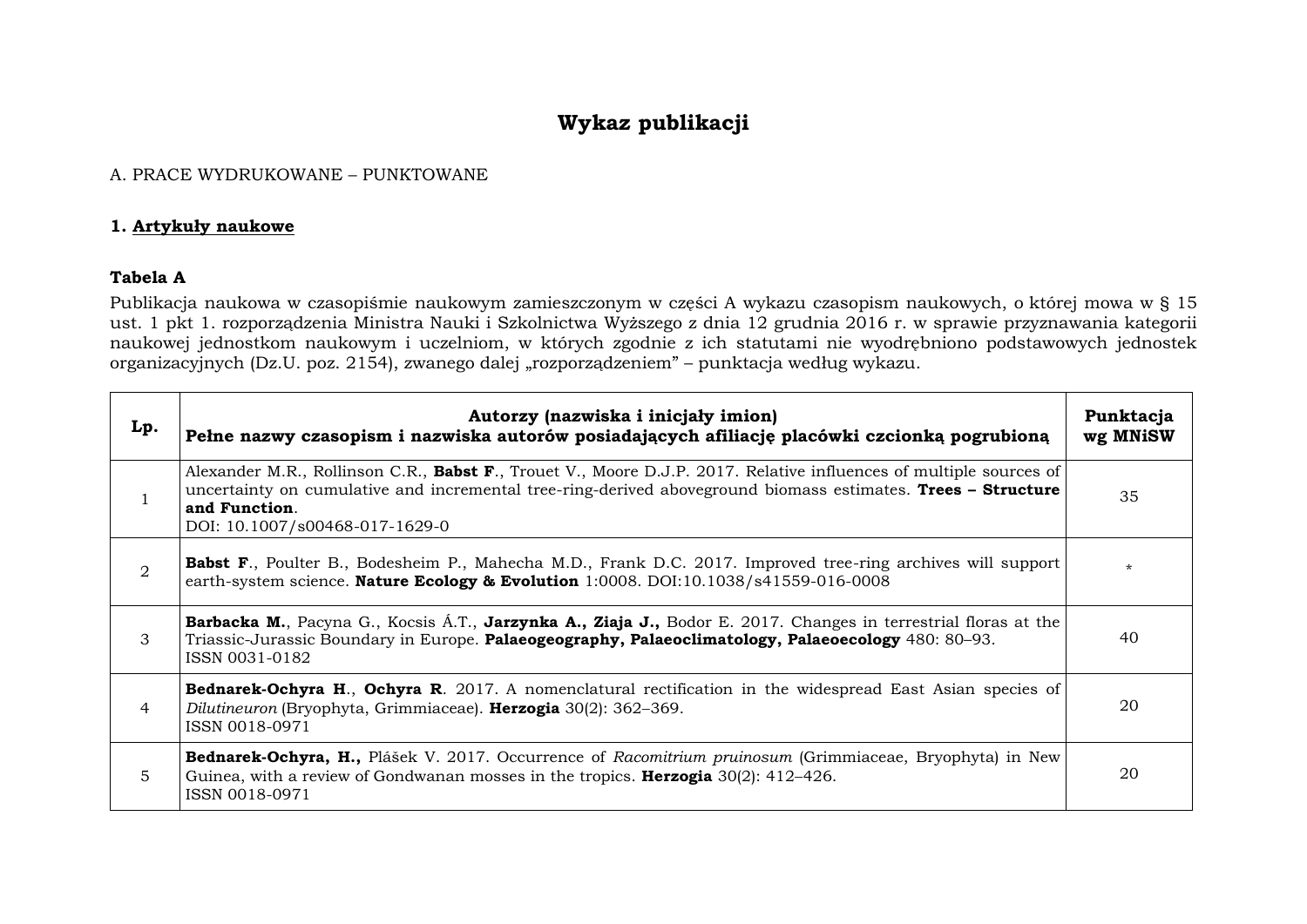| 6              | Belmecheri S., Babst F., Hudson A.R., Betancourt J., Trouet V. 2017. Northern Hemisphere Jet Stream Position<br>Indices as Diagnostic Tools for Climate and Ecosystem Dynamics. Earth Interactions.<br>DOI: 10.1175/EI-D-16-0023.1                                                                                                                                                                                                                                                                                                                                                                                                                                                                                                                                                                                                                                                                 | 30                    |
|----------------|----------------------------------------------------------------------------------------------------------------------------------------------------------------------------------------------------------------------------------------------------------------------------------------------------------------------------------------------------------------------------------------------------------------------------------------------------------------------------------------------------------------------------------------------------------------------------------------------------------------------------------------------------------------------------------------------------------------------------------------------------------------------------------------------------------------------------------------------------------------------------------------------------|-----------------------|
| $\overline{7}$ | Börner A., Hrynowiecka A., Stachowicz-Rybka R., Niska M., Moskal-del Hoyo M., Kuznetsov V., Maksimov F.,<br>Petrov A. 2017. Palaeoecological investigations and 230Th/U dating of the Eemian Interglacial peat sequence from<br>Neubrandenburg-Hinterste Mühle (Mecklenburg-Western Pomerania, NE Germany). Quaternary International.<br>DOI: 10.1016/j.quaint.2017.04.003<br>ISSN 10406182                                                                                                                                                                                                                                                                                                                                                                                                                                                                                                        | 30                    |
| 8              | Cywa K. 2017. Trees and shrubs used in medieval Poland for making everyday objects. Vegetation History and<br>Archaeobotany.<br>DOI 10.1007/s00334-017-0644-9<br>ISSN 0939-6314                                                                                                                                                                                                                                                                                                                                                                                                                                                                                                                                                                                                                                                                                                                    | 35                    |
| 9              | Ellis L.T., Ah-Peng C., Aleffi M., Baráth K., Brugués M., Ruiz E., Buck W.R., Czernyadjeva I.V., Erzberger P.,<br>Fantecelle L.B., Peñaloza-Bojacá G.F., Araújo C.A.T., Oliveira B.A., Maciel-Silva A.S., Gremmen N.J.M., Guo S.-L.,<br>Hedderson T.A., February E., Wilding N., Hugonnot V., Kırmacı M., Kürschner H., Lebouvier M., Mesterházy A.,<br>Ochyra R., Philippe M., Plášek V., Skoupá Z., Poponessi S., Gigante D., Venanzoni R., Rawat K.K., Sahu V.,<br>Asthana A.K., Sabovljević M.S., Sabovljević A.D., Schäfer-Verwimp A., Wierzcholska S. 2017. New national and<br>regional bryophyte records, 50. Journal of Bryology 39(1): 99-114.<br>ISSN 0373-6687                                                                                                                                                                                                                         | 12,5<br>(50% punktów) |
| 10             | Ellis L.T., Aleffi M., Bednarek-Ochyra H., Bakalin V.A., Boiko M., Calleja J.A., Fedosov V.E., Ignatov M.S.,<br>Ignatova E.A., Garilleti R., Hallingbäck T., Lönnell N., Hodgetts N., Kiebacher T., Larraín J., Lebouvier M., Lüth M.,<br>Mazimpaka V., Vigalondo B., Lara F., Natcheva R., Nobis M., Nowak A., Orgaz J.D., Guerra J., Pantović J., Nikolić<br>N., Sabovljević M.S., Sabovljević A.D., Pisarenko O.Yu., Plášek V., Skoupá Z., Poponessi S., Privitera M., Puglisi M.,<br>Skudnik M., Wang Q.H. 2017. New national and regional bryophyte records, 51. Journal of Bryology 39(2):<br>177-190.<br>ISSN 0373-6687                                                                                                                                                                                                                                                                     | 12,5<br>(50% punktów) |
| 11             | Ellis L.T., Alataş M., Aleffi M., Alegro A., Šegota V., Ozimec S., Vuković N., Koletić N., Prlić D., Bontek M., Asthana<br>A.K., Gupta D., Sahu V., Rawat K.K., Bakalin V.A., Klimova K.G., Baráth K., Beldiman L.N., Csiky J., Deme J.,<br>Kovács D., Cano M.J., Guerra J., Czernyadjeva I.V., Dulin M.V., Erzberger P., Ezer T., Fedosov V.E., Fontinha S.,<br>Sim-Sim M., Garcia C.A., Martins A., Granzow-de la Cerda L., Sáez L., Hassel K., Weibull H., Hodgetts N.G.,<br>Infante M., Heras P., Kiebacher T., Kučera J., Lebouvier M., Ochyra R., Ören M., Papp B., Park S.J., Sun B.-Y.,<br>Plášek V., Poponessi S., Venanzoni R., Purger D., Reis F., Sinigla M., Stebel A., Stefănuț S., Uyar G., Vončina G.,<br>Wigginton M.J., Yong K.-T., Chan M.S., Yoon Y.-J. 2017. New national and regional bryophyte records, 52.<br><b>Journal of Bryology</b> 39(3): 285-304.<br>ISSN 0373-6687 | 12,5<br>(50% punktów) |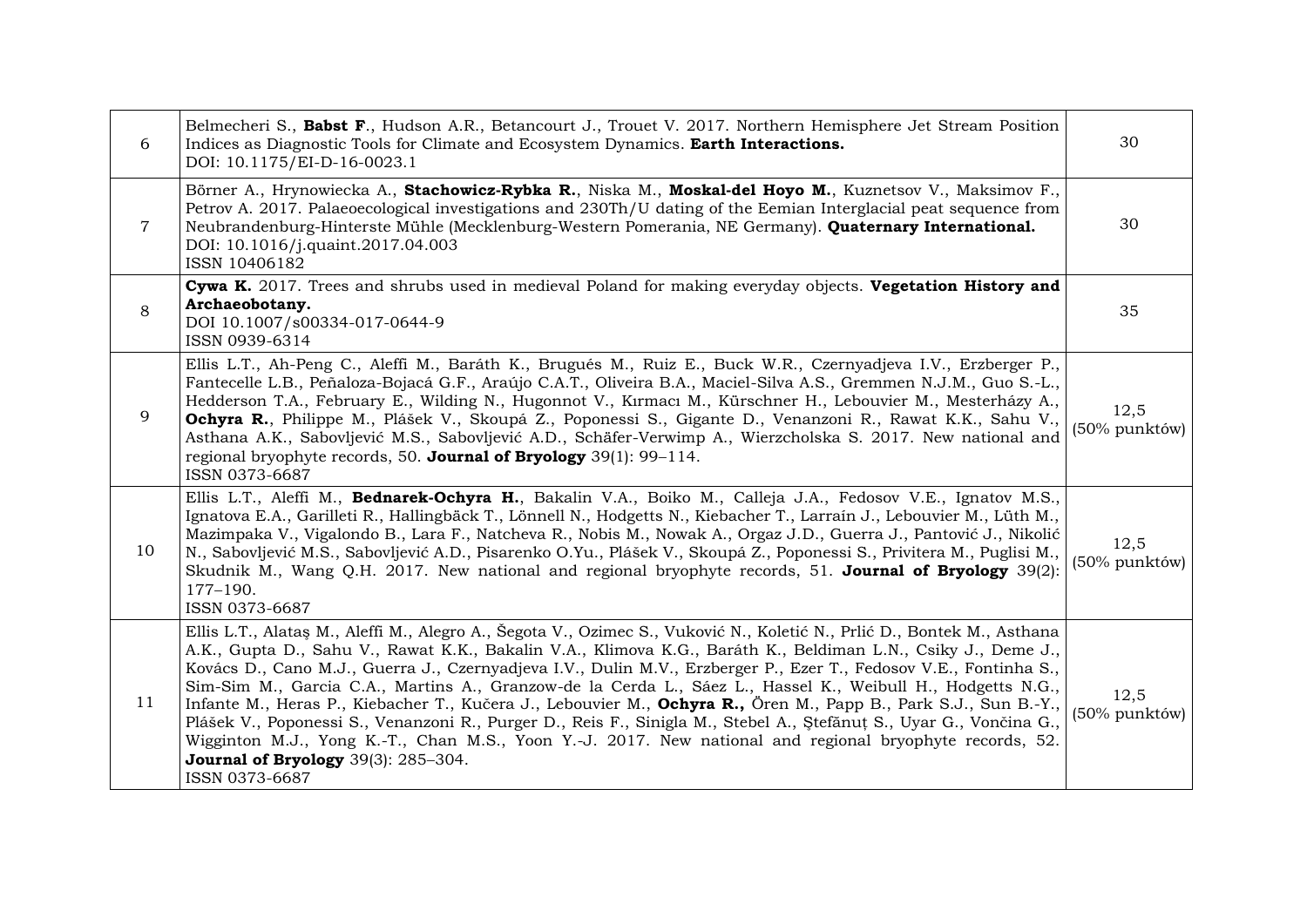| 12 | Ellis L. T., Afonina O.M., Andriamiarisoa R.L., Bednarek-Ochyra H., Cykowska-Marzencka B., Stryjak-Bogacka<br>M., Bell N.E., Boiko M., Callaghan D.A., Campisi P., Dia M.G., Marino M.L., Proenzano F., Eckstein J., Enroth J.,<br>Erzberger P., Ezer T., Gagano M.L., Ginzburg E., Górski P., Gradstein S.R., Reeb C., Hannoire C., Infante M.,<br>Jukonienė I., Kushnevskaya E.V., Lebouvier M., Nagy J., Opmanis A., Plášek V., Skoupá Z., Sabovljević M.S.,<br>Sabovljević A.D., Shevock J.R., Singh D.K., Majumdar S., Skudnik M., Uselienė A., Venturella G., Węgrzyn M.,<br>Wietrzyk P., Yoon Y.-J., Kim J.H., Yücel E. 2017. New national and regional bryophyte records, 53. Journal of<br><b>Bryology</b> 39(4): 368-387.<br>ISSN 0373-6687 | 12,5<br>(50% punktów) |
|----|-------------------------------------------------------------------------------------------------------------------------------------------------------------------------------------------------------------------------------------------------------------------------------------------------------------------------------------------------------------------------------------------------------------------------------------------------------------------------------------------------------------------------------------------------------------------------------------------------------------------------------------------------------------------------------------------------------------------------------------------------------|-----------------------|
| 13 | Evans M.E.K., Falk D.A., Arizpe A., Swetnam T.L., Babst F., Holsinger K.E 2017. Fusing tree-ring and forest<br>inventory data to infer influences on tree growth. <b>Ecosphere</b> 8: $1-20$ .                                                                                                                                                                                                                                                                                                                                                                                                                                                                                                                                                        | 30                    |
| 14 | Gierczyk B., Rodriguez-Flakus P., Pietras M., Gryc M., Czerniawski W., Piątek M. 2017. Coprinopsis<br>rugosomagnispora: a distinct new coprinoid species from Poland (Central Europe). Plant Systematics and<br><b>Evolution</b> 303(7): 915-925.<br>ISSN 0378-2697, e-ISSN 2199-6881                                                                                                                                                                                                                                                                                                                                                                                                                                                                 | 20                    |
| 15 | Guening M., Suchan T., Rutschman S., Gattoilliat J.L., Jamsari J., Kamil A.I., Pitteloud C., Buerki S., Balke M.,<br>Sartori M., Alvarez N. 2017. Elevation in the tropical sky islands as the common driver in structuring genes and<br>communities of freshwater organisms. Scientific Reports 7: 16089.<br>e-ISSN: 2045-2322                                                                                                                                                                                                                                                                                                                                                                                                                       | 20<br>$(50\%)$        |
| 16 | Hernández-Almeida I., Grosjean M., Gómez-Navarro J.J., Larocque-Tobler I., Bonk A., Enters D., Ustrzycka A.,<br>Piotrowska N., Przybylak R., Wacnik A., Witak M., Tylmann W. 2017. Resilience, rapid transitions and regime<br>shifts: Fingerprinting the responses of Lake Zabinskie (NE Poland) to climate variability and human disturbance<br>since AD 1000. Holocene 27(2): 258-270.<br>ISSN 0959-6836, e-ISSN 14770911                                                                                                                                                                                                                                                                                                                          | 20<br>(50% punktów)   |
| 17 | Jiménez J.A., Ochyra R. 2017. Reinstatment of species rank for Didymodon gelidus (Bryophyta, Pottiaceae).<br>Cryptogamie, Bryologie 38(4): 383-392.<br>ISSN 1290-0796                                                                                                                                                                                                                                                                                                                                                                                                                                                                                                                                                                                 | 20                    |
| 18 | Karasiewicz T.M., Hulisz P., Noryśkiewicz A.M., Stachowicz-Rybka R. 2017. Post-glacial environmental history in<br>NE Poland based on sedimentary records from the Dobrzyń Lakeland. Quaternary International.<br>DOI: https://doi.org/10.1016/j.quaint.2017. 10.039<br>ISSN 1040-6182                                                                                                                                                                                                                                                                                                                                                                                                                                                                | 30                    |
| 19 | Karasiewicz T.M., Hulisz P., Noryśkiewicz A.M., Stachowicz-Rybka R., Michalski A., Dąbrowski M., Gamrat W.<br>2017. The impact of postglacial palaeoenvironmental changes on the properties of sediments in the kettle hole at<br>the site of Jurki (NE Poland). Geological Quarterly 61(2): 319-333.<br>ISSN 16417291, e-ISSN 20825099                                                                                                                                                                                                                                                                                                                                                                                                               | 20                    |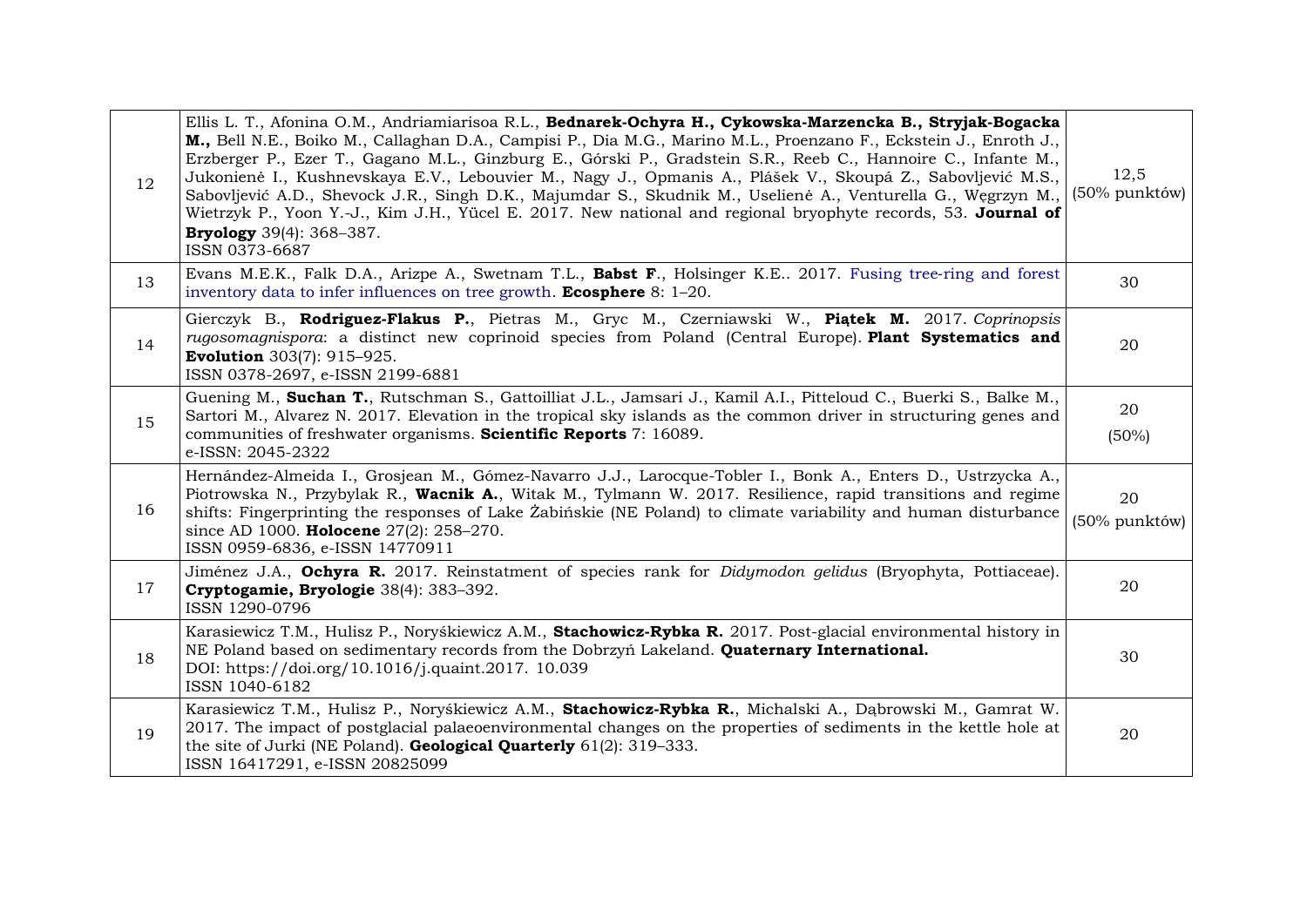| 20 | Karasiński D., Piątek M. 2017. The genus Dentipratulum (Russulales, Auriscalpiaceae): comparative morphology<br>and SEM imaging spore ornamentation split one into three species. <b>Mycological Progress</b> $16(2)$ : 109–116.<br>ISSN: 1617-416X, e-ISSN 1861-8952                                                                                                                                                                                                   | 20                    |
|----|-------------------------------------------------------------------------------------------------------------------------------------------------------------------------------------------------------------------------------------------------------------------------------------------------------------------------------------------------------------------------------------------------------------------------------------------------------------------------|-----------------------|
| 21 | Kiełtyk P., Mirek Z. 2017. Distribution and ecology of high-mountain Solidago minuta (Asteraceae) in Poland.<br>Biologia (Section Botany) 72(2): 161-174.<br>DOI: 10.1515/biolog-2017-00017<br>ISSN 0006-3088                                                                                                                                                                                                                                                           | 20                    |
| 22 | Koubínová D., Dinca V., Dapporto L., Voda R., <b>Suchan T.</b> , Vila R., Alvarez N. 2017. Genomics of extreme ecological<br>specialists: multiple convergent evolution but no genetic divergence in ecotypes of Maculinea alcon butterflies.<br>Scientific Reports 7: 13752.<br>e-ISSN: 2045-2322                                                                                                                                                                      | 40                    |
| 23 | Krzewicka B., Smykla J., Galas J., Śliwa L. 2017. Freshwater lichens and habitat zonation of mountain streams.<br>Limnologica $63:1-10$ .<br>ISSN: 0075-9511<br>DOI: 10.1016/j.limno.2016.12.002                                                                                                                                                                                                                                                                        | 30                    |
| 24 | Kupryjanowicz M., Nalepka D., Pidek I.A., Walanus A., Balwierz Z., Bińka K., Fiłoc M., Granoszewski W., Kołaczek<br>P., Majecka A., Malkiewicz M., Nita M., Noryśkiewicz B., Winter H. 2017. The east-west migration of trees during<br>the Eemian Interglacial registered on isopollen maps of Poland. Quaternary International.<br>DOI: https://doi.org/10.1016/j.quaint.2017.08.034<br>ISSN 1040-6182                                                                | 15<br>(50% punktów)   |
| 25 | Migdałek G., Nowak J., Saługa M., Cieślak E., Szczepaniak M., Ronikier M., Marcussen T., Słomka A., Kuta E.<br>2017. No evidence of contemporary interploidy gene flow between the closely related European woodland violets<br>Viola reichenbachiana and V. riviniana (sect. Viola, Violaceae). Plant Biology 19(4): 542-551.<br>ISSN 1435-8603                                                                                                                        | 35                    |
| 26 | Montané F., Fox A.M., Arellano A.F., MacBean N., Alexander M.R., Dye A., Bishop D.A., Trouet V., Babst F., Hessl<br>A.E., Pederson N., Blanken P.D., Bohrer G., Gough C.M., Litvak M.E., Novick K.A., Phillips R.P., Wood J.D.,<br>Moore1 D.J.P. 2017. Evaluating the effect of alternative carbon allocation schemes in a land surface model<br>(CLM4.5) on carbon fluxes, pools, and turnover in temperate forests. Geoscientific Model Development 10:<br>3499-3517. | 22,5<br>(50% punktów) |
| 27 | Moskal-del Hoyo M., Krapiec, M., Niezabitowska-Wiśniewska. 2017. The Chronology Of Site 3 In Ulów (Tomaszów<br>Lubelski District, East Poland): The Relevance of Anthracological Analysis for Radiocarbon Dating at a<br>Multicultural Site. Radiocarbon 59(5): 1399-1413.<br>DOI: 10.1017/RDC.2017.74<br>ISSN 0033-8222                                                                                                                                                | 40                    |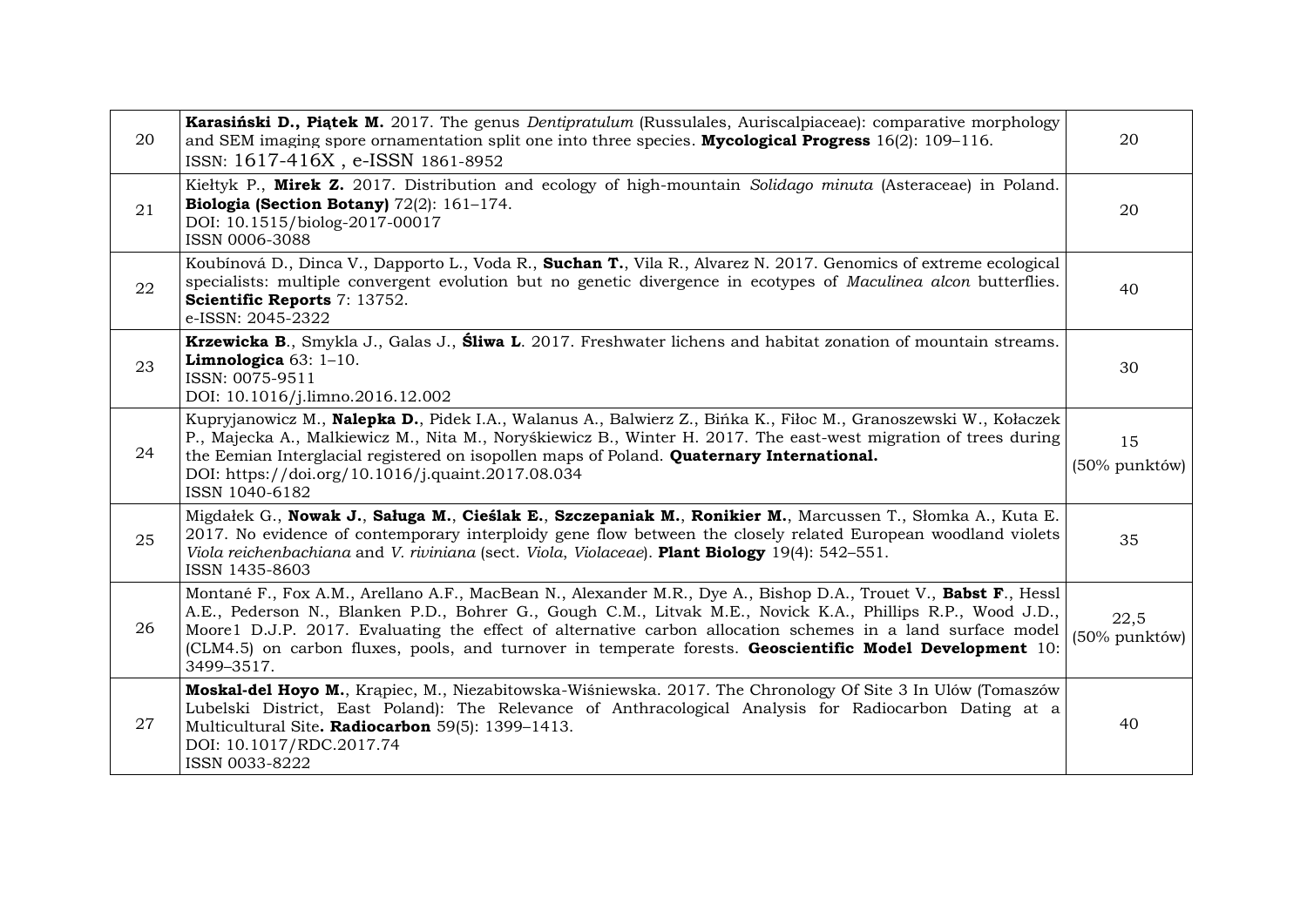| 28 | Moskal-del Hoyo M., Lityńska-Zając M., Raczky P., Anders A., Magyari E.K. 2017. Character of the Atlantic oak<br>woods of the Great Hungarian Plain. Quaternary International.<br>DOI: 10.1016/j.quaint. 2017.02.029<br>ISSN 1040-6182                                                                                                                                                                                                                                                                                                                                                                                                                                                                                                                    | 30                  |
|----|-----------------------------------------------------------------------------------------------------------------------------------------------------------------------------------------------------------------------------------------------------------------------------------------------------------------------------------------------------------------------------------------------------------------------------------------------------------------------------------------------------------------------------------------------------------------------------------------------------------------------------------------------------------------------------------------------------------------------------------------------------------|---------------------|
| 29 | Moskal-del Hoyo M., Mueller-Bieniek A., Alexandrowicz W.P., Wilczyński J., Wędzicha S., Kapcia M., Przybyła<br>M.M. 2017. The continuous persistence of open oak forests in the Miechów Upland (Poland) in the second half of<br>the Holocene. Quaternary International 458: 14-27.<br>DOI: 10.1016/j.quaint.2016.11.017<br>ISSN 1040-6182                                                                                                                                                                                                                                                                                                                                                                                                                | 30                  |
| 30 | Nikel S., Schröder W., Wosniok W., Harmens H., Frontasyeva M.V., Alber R., Aleksiayenak J., Barandovski L.,<br>Blum O., Danielsson H., de Temmermann L., Dunaev A.M., Fagerli H., Schönrock S., Godzik B., Ilyin I., Jonkers<br>S., Jeran Z., Pihl Karlsson G., Lazo P., Leblond S., Liiv S., Magnússon S.H., Mankovska B., Martinem-Abaigar J.,<br>Piispanen J., Poikolainen J., Popescu J.V., Qarri F., Radnovic D., Santamaria J.M., Schaap M., Skutnik M., Špirić<br>Z., Stafilov T., Steinnes E., Stihi C., Suchara I., Thöni L., Uggerud H.T., Zechmeister H.G. 2017. Modelling and<br>mapping heavy metal and nitrogen concentrations in moss in 2010 throughout Europe by applying Random Forest<br>models. Atmospheric Environment 156: 146-159. | 20<br>(50% punktów) |
| 31 | Nowak M., Moskal-del Hoyo M., Mueller-Bieniek A., Lityńska-Zając M., Kotynia K. 2017. Benefits and<br>weaknesses of radiocarbon dating of plant material as reflected by Neolithic archaeological sites from Poland,<br>Slovakia and Hungary. Geochronometria 44: 188-201.<br>ISSN 1733-8387, e-ISSN 1897-1695                                                                                                                                                                                                                                                                                                                                                                                                                                            | 30                  |
| 32 | Ochyra R., Bednarek-Ochyra H., Plášek V. 2017. (2250) Proposal to conserve the name Plagiomnium against<br>Orthomnion and Orthomniopsis (Bryophyta: Mniaceae). Taxon $66(5)$ : 1218–1220.<br>ISSN 0040-0262                                                                                                                                                                                                                                                                                                                                                                                                                                                                                                                                               | 30                  |
| 33 | Pacyna G., Barbacka M., Zdebska D., Ziaja J., Fijałkowska-Mader A., Bóka K., Sulej T. 2017. A new conifer<br>from the Upper Triassic of southern Poland linking the advanced voltzialean type of ovuliferous scale with<br>Brachyphyllum-Pagiophyllum-like leaves. Review of Palaeobotany and Palynology 245: 28-54.<br>ISSN 0034-6667                                                                                                                                                                                                                                                                                                                                                                                                                    | 35                  |
| 34 | Pappas C., Mahecha M.D., Frank D.C., Babst F., Koutsoyiannis D. 2017. Ecosystem functioning is enveloped by<br>hydrometeorological variability. Nature Ecology and Evolution.<br>DOI: 10.1038/s41559-017-0277-5                                                                                                                                                                                                                                                                                                                                                                                                                                                                                                                                           | $^\star$            |
| 35 | Paszko B., Paul W. 2017. Lectotypification of two Steudel names: Agrostis cognata and Trisetum fraudulentum<br>(Poaceae). Phytotaxa 326(2): 137-143.<br>DOI: 10.11646/phytotaxa.326.2.5<br>ISSN 1179-3155, e-ISSN 1179-3163                                                                                                                                                                                                                                                                                                                                                                                                                                                                                                                               | 25                  |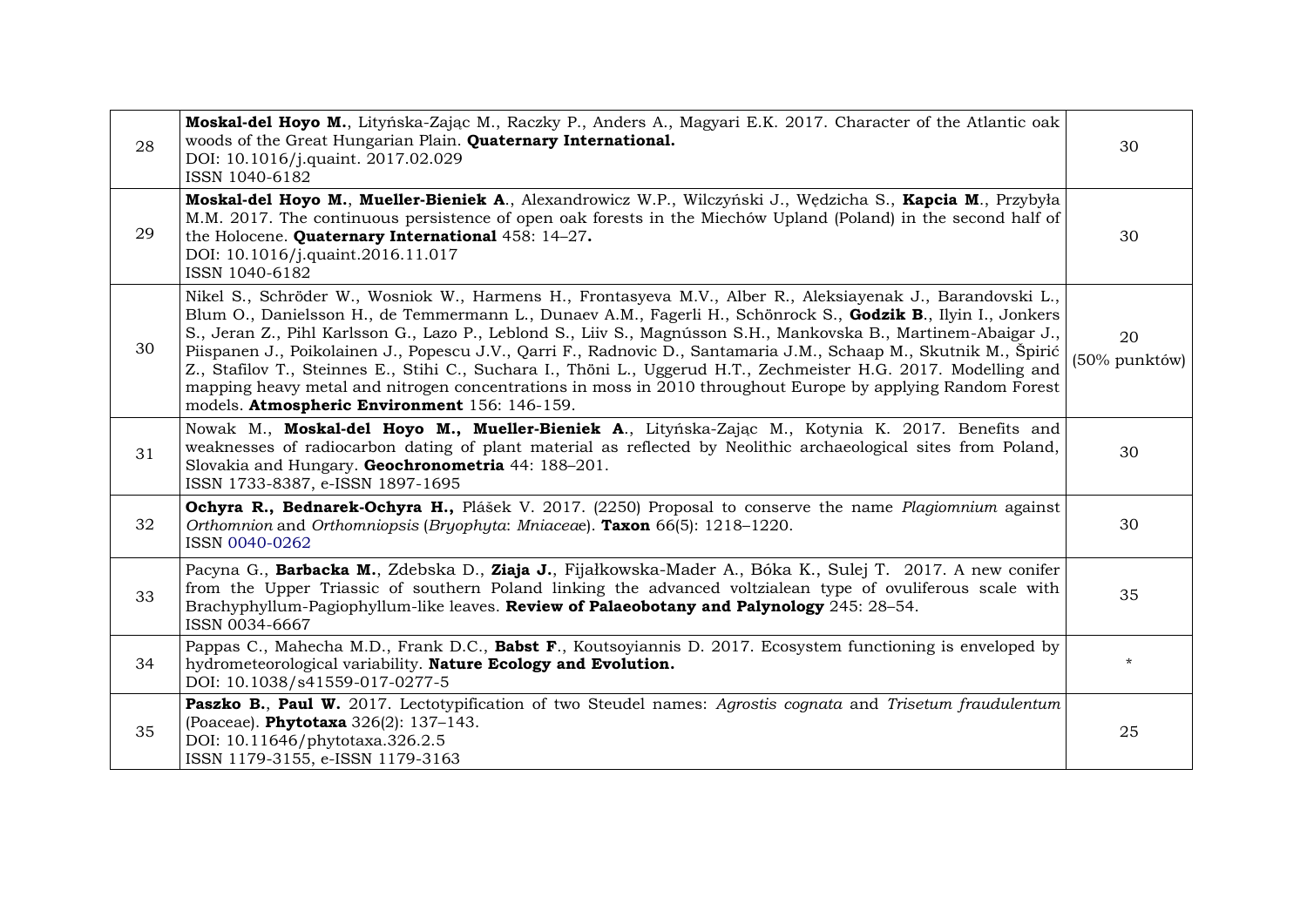| 36 | Philippe M., Ochyra R. 2017. Biogeographical complements for Seligeria carniolica and S. irrigata (Bryophyta,<br>Seligeriaceae). Cryptogamie, Bryologie 38(3): 303-312.<br>ISSN 1290-0796                                                                                                                                                                                                                                  | 20                    |
|----|----------------------------------------------------------------------------------------------------------------------------------------------------------------------------------------------------------------------------------------------------------------------------------------------------------------------------------------------------------------------------------------------------------------------------|-----------------------|
| 37 | <b>Piatek J.</b> 2017. A morphotype-rich assemblage of chrysophycean stomatocysts in mountain lakes in the<br>Cameroon Highlands, Africa. Cryptogamie, Algologie 38(2): 1-22.<br>ISSN 0181-1568.                                                                                                                                                                                                                           | 25                    |
| 38 | Piątek M., Lutz M., Sousa F.M.P., Santos A.R.O., Felix C.R., Landell M.F., Gomes F.C.O., Rosa C.A.<br>2017. Pattersoniomyces tillandsiae gen. et comb. nov.: linking sexual and asexual morphs of the only known smut<br>fungus associated with Bromeliaceae. Organisms Diversity and Evolution $17(3)$ : 531–543.<br>ISSN 1439-6092, e-ISSN 1618-1077                                                                     | 40                    |
| 39 | Piechnik Ł., Kurek P., Mierzwa-Szymkowiak D. 2017. Rediscovery of the holotypes of Mustela africana stolzmanni<br>Taczanowski, 1881 (Carnivora: Mustelidae) and Cuniculus taczanowskii Stolzmann, 1885 (Rodentia: Cuniculidae)<br>at the Museum and Institute of Zoology Polish Academy of Sciences in Warsaw, Poland. Zootaxa 4311(3): 447–<br>450.                                                                       | 20                    |
| 40 | Pitteloud C., Arrigo N., Suchan T., Mastretta-Yanes A., Vila R., Dinca V., Hernández-Roldán J., Brockmann E.,<br>Chittaro Y., Kleckova I., Fumagalli L., Buerki S., Pellissier L., Alvarez N. 2017. Climatic niche evolution is faster in<br>sympatric than allopatric lineages of the butterfly genus Pyrgus. Proceedings of the Royal Society B 284.<br>DOI: 10.1098/rsbp.2017-0208<br>ISSN 0962-8452, e-ISSN: 1471-2954 | 20<br>$(50\%)$        |
| 41 | Roberts S.J., Monien P., Foster L.C., Loftfield J., Schnetger B., Pearson E.J., Hocking E.P., Fretwell P., Ireland L.,<br>Ochyra R., Haworth A.R., Allen C.S., Moreton S.G., Davies S.J., Brumsack H.-J., Bentley M.J., Hodgson D.A.<br>2017. Past penguin colony responses to explosive volcanism on the Antarctic Peninsula. Nature Communications<br>8: 14914.<br>DOI: 10.1038/ncomms14914<br>ISSN 2041-1723            | 22,5<br>(50% punktów) |
| 42 | Ronikier A., Bochynek A., Chachuła P., Kozik J., Kubiak D., Perz P., Salamaga A. 2017. Revision of the genus<br>Licea (Myxomycetes) in Poland. Nova Hedwigia $104(1-3)$ : 243-272.<br>ISSN 0029-5035, e-ISSN 2363-7188                                                                                                                                                                                                     | 20                    |
| 43 | Rooney-Latham S., Lutz M., Blomquist C.L., Romberg M.K., Scheck H.J., Piatek M. 2017. Entyloma helianthi:<br>identification and characterization of the causal agent of sunflower white leaf smut. Mycologia 109(3): 520–528.<br>ISSN 0027-5514, e-ISSN 1557-2536                                                                                                                                                          | 30                    |
| 44 | Saarela J.M., Bull R.D., Paradis M.J., Ebata S.N., Soreng R.J., Peterson P.M., Paszko B. 2017. A molecular<br>phylogenetic study of cool-season grasses, with focus on the genera Agrostis, Calamagrostis, Deyeuxia, Koeleria,<br>Polypogon, Trisetum and relatives (Poaceae: Pooideae: Poeae chloroplast group 1). Phytokeys 87: 1-139.<br>DOI: 10.3897/phytokeys.87.12774<br>ISSN 1314-2011, e-ISSN 1314-2003            | 20                    |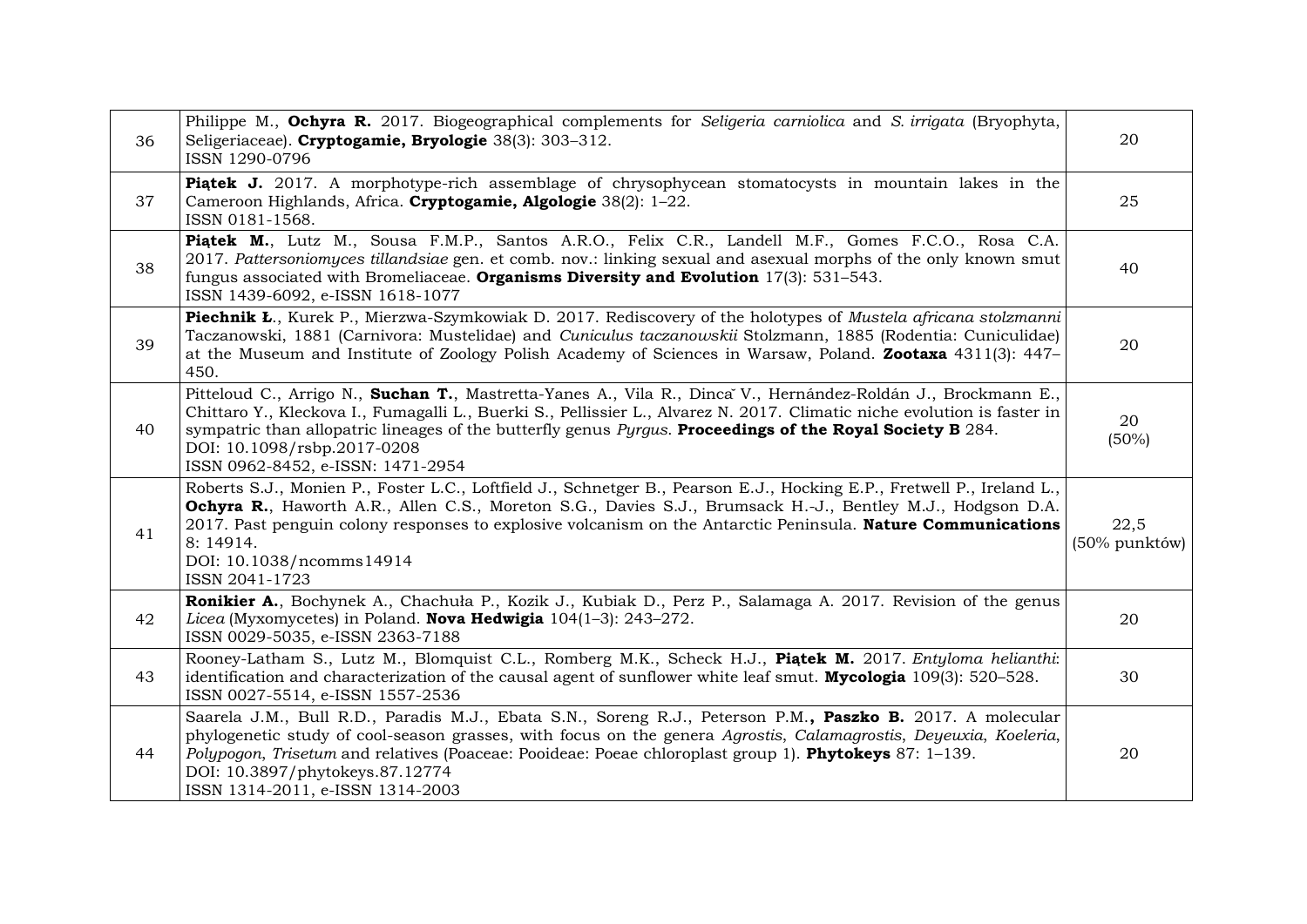| 45 | Sawicki J., Plášek V., Ochyra R., Szczecińska M., Ślipiko M., Myszczyński K., Kulik T. 2017. Mitogenomic<br>analyses support the recent division of the genus Orthotrichum (Orthotrichaceae, Bryophyta). Scientific Reports<br>7:4408.<br>DOI: 10.1038/s41598-017-04833-z<br>ISSN 2045-2322                                                                                                                                                                                                                                                                                                                                                                                                                                                                                                                  | 40                  |
|----|--------------------------------------------------------------------------------------------------------------------------------------------------------------------------------------------------------------------------------------------------------------------------------------------------------------------------------------------------------------------------------------------------------------------------------------------------------------------------------------------------------------------------------------------------------------------------------------------------------------------------------------------------------------------------------------------------------------------------------------------------------------------------------------------------------------|---------------------|
| 46 | Schmid S., Genevest R., Gobet E., Suchan T., Sperisen C., Tinner W., Alvarez N. 2017. HyRAD-X, a versatile<br>method combining exome capture and RAD sequencing to extract genomic information from ancient DNA.<br>Methods in Ecology and Evolution 8: 1374-1388.<br>e-ISSN: 2041-210X                                                                                                                                                                                                                                                                                                                                                                                                                                                                                                                      | 45                  |
| 47 | Schröder W., Nikel S., Schönrock S., Schmalfuß R., Wosniok W., Mayer M., Harmens H., Frontasyeva M.V., Alber<br>R., Aleksiayenak J., Barandovski L., Blum O., Carballeira A., Dam M., Danielsson H., de Temmermann L., Dunaev<br>A.M., Godzik B., Hoydal K., Jeran Z., Pihl Karlsson G., Lazo P., Leblond S., Lindroos J., Liiv S., Magnússon S.H.,<br>Mankovska B., Núñez-Olivera E., Piispanen J., Poikolainen J., Popescu J.V., Qarri F., Santamaria J.M., Skutnik<br>M., Špirić Z., Stafilov T., Steinnes E., Stihi C., Suchara I., Thöni L., Uggerud H.T., Zechmeister H.G. 2017.<br>Bioindication and modeling of atmospheric deposition in forests enable exposure and effect monitoring at high<br>spatial density across scales. Annals of Forest Science 75: 31.<br>DOI: 10.1007/s13595-017-0621-6 | 20<br>(50% punktów) |
| 48 | Skoupá Z., Ochyra R., Guo S.-L., Sulayman M., Plášek V. 2017. Distributional novelties for Lewinskya,<br>Nyholmiella and Orthotrichum (Orthotrichaceae) in China. Herzogia 30(1): 58-73.<br>ISSN 0018-0971                                                                                                                                                                                                                                                                                                                                                                                                                                                                                                                                                                                                   | 20                  |
| 49 | Smith P.A., Lutz M., Ziegler R., Piatek M. 2017. Anther smuts of Silene acaulis and Silene uniflora in the Outer<br>Hebrides, including an assessment of ITS genotypes of Microbotryum silenes-acaulis. IMA Fungus 8(1): 107-116.<br>ISSN 2210-6340, e-ISSN 2210-6359.                                                                                                                                                                                                                                                                                                                                                                                                                                                                                                                                       | $\ast$              |
| 50 | Stachowicz-Rybka R., Pidek I.A., Żarski M. 2017. New palaeoclimate reconstructions based on multidisciplinary<br>investigation in the Ferdynandów 2011 stratotype site (Eastern Poland). <b>Geological Quarterly</b> 61(2): 276–290.<br>ISSN 16417291, e-ISSN 20825099                                                                                                                                                                                                                                                                                                                                                                                                                                                                                                                                       | 20                  |
| 51 | Stefanowicz A.M., Stanek M., Nobis M., Zubek S. 2017. Few effects of invasive plants Reynoutria japonica,<br>Rudbeckia laciniata and Solidago gigantea on soil physical and chemical properties. Science of the Total<br><b>Environment</b> 574: 938-946.                                                                                                                                                                                                                                                                                                                                                                                                                                                                                                                                                    | 40                  |
| 52 | Stefanowicz A.M., Majewska M.L., Stanek M., Nobis M., Zubek S. 2017. Differential influence of four invasive<br>plant species on soil physicochemical properties in a pot experiment. Journal of Soils and Sediments.<br>DOI: 10.1007/s11368-017-1873-3                                                                                                                                                                                                                                                                                                                                                                                                                                                                                                                                                      | 30                  |
| 53 | Suchan T., Espindola A., Rutschmann S., Emerson B.C., Gori K., Dessimoz C., Arrigo N., Ronikier M., Alvarez N.<br>2017. Assessing the potential of RAD-sequencing to resolve phylogenetic relationships within species radiations:<br>the fly genus Chiastocheta (Diptera: Anthomyiidae) as a case study. Molecular Phylogenetics and Evolution 114:                                                                                                                                                                                                                                                                                                                                                                                                                                                         | 30                  |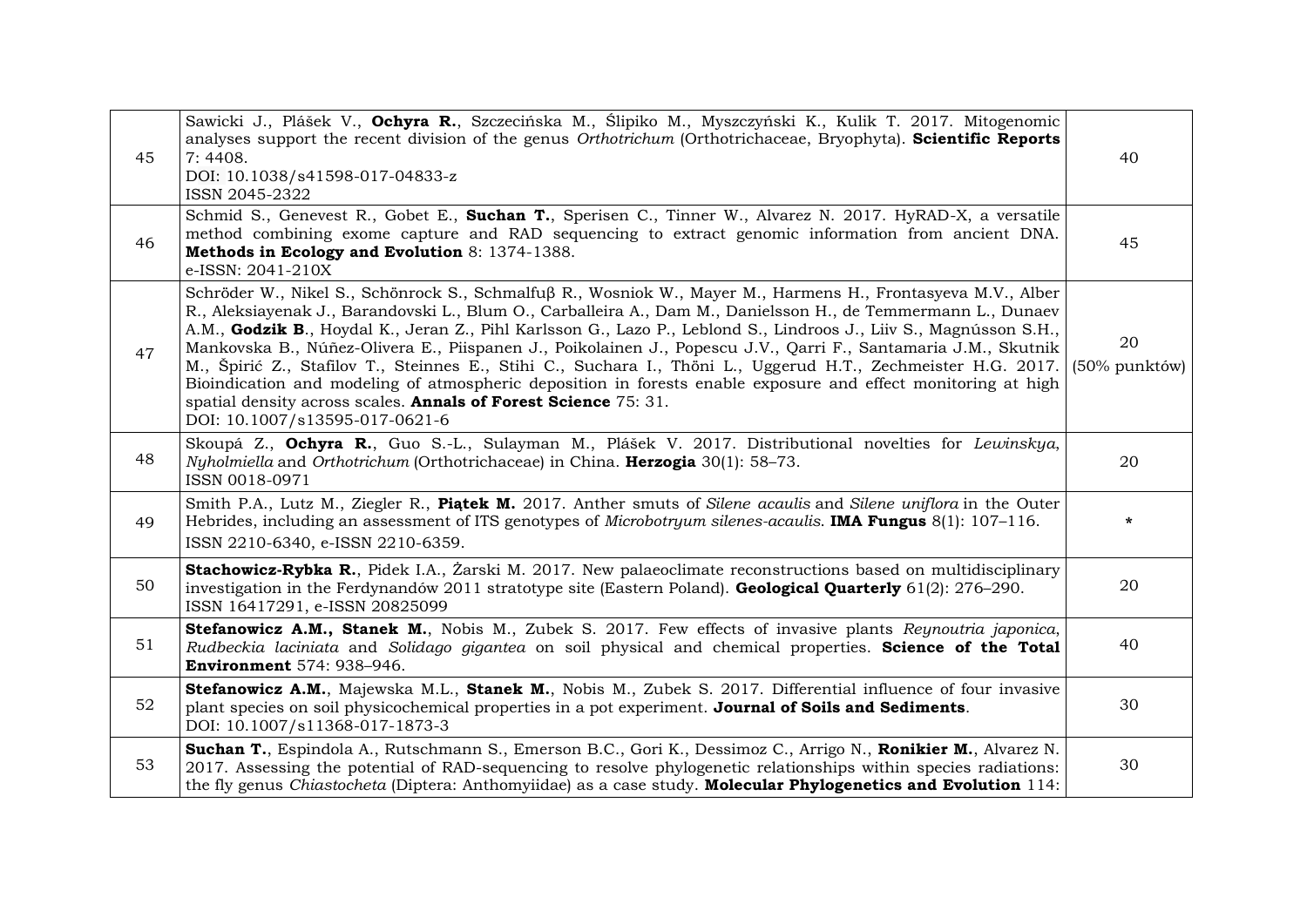|    | 189-198.<br>DOI: http://dx.doi.org/10.1016/j.ympev.2017.06.012<br>ISSN: 1055-7903                                                                                                                                                                                                                                                                                                        |    |
|----|------------------------------------------------------------------------------------------------------------------------------------------------------------------------------------------------------------------------------------------------------------------------------------------------------------------------------------------------------------------------------------------|----|
| 54 | Uddin S.J., Muhammad T., Shafiullah M., Slazak B., Rouf R., Göransson U. Single-Step Purification of Cyclotides<br>Using Affinity Chromatography. <b>Biopolymers</b> 108(3).<br>e-ISSN: 1097-0282                                                                                                                                                                                        | 25 |
| 55 | Urbaniak J., Combik M. 2017. Taxonomic status of Chara tenuspina A. Br. (Streptophyta: Charales) based on LM<br>morphology, matK, atpB and rbcL of cpDNA sequences. Fottea 17(1): 20-33.<br>DOI: 10.5507/fot.2016.011                                                                                                                                                                    | 30 |
| 56 | Urbaniak J., Combik M. 2017. Amplified fragment lenght polymorphism (AFLP)-based differentiation of selected<br>Chara species. Oceanological and Hydrobiological Studies 46(1).<br>DOI: 10.15.1515/ohs-2017-0008                                                                                                                                                                         | 15 |
| 57 | Wei X., Schmitt I., Hodkinson B., <b>Flakus A.</b> , Kukwa M., Divakar P.K., Kirika P. M., Otte J., Meiser A., Lumbsch H.<br>T. 2017. Circumscription of the genus Lepra, a recently resurrected genus to accommodate the "Variolaria"-group<br>of Pertusaria sensu lato (Pertusariales, Ascomycota). PLoS ONE 12(7): e0180284,<br>DOI: 10.1371/journal.pone.0180284,<br>ISSN: 1932-6203 | 40 |
| 58 | Wieczorek A., Łysko A., Popiela A., Śliwa L. 2017. Additions to the flora of lichenized and lichenicolous fungi of<br>Bornholm (Denmark). Herzogia 30(1): 304-308.<br>DOI: 10.13158/heia.30.1.2017.304<br>ISSN: 0018-0971                                                                                                                                                                | 20 |
| 59 | Wilk K, Flakus A. 2017. Eight Caloplaca species newly recorded from Bolivia, including C. crocina comb. nov.<br>Mycotaxon 132: 125-140.<br>ISSN: 0093-4666,<br>DOI: 10.5248/132.125                                                                                                                                                                                                      | 15 |
| 60 | <b>Worobiec E.</b> , Gedl P. 2017. Upper Eocene palynoflora from Łukowa (SE Poland) and its palaeoenvironmental<br>context. Palaeogeography, Palaeoclimatology, Palaeoekology.<br>DOI: 10.1016/j.palaeo.2017.12.019<br>ISSN 0031-0182                                                                                                                                                    | 40 |
| 61 | Worobiec G., Neumann F.H., Worobiec E., Nitz V., Hartkopf-Fröder C. 2017. New fungal cephalothecoid-like<br>fructifications from central European Neogene deposits. <b>Fungal Biology</b> $121(3)$ : 285–292.<br>ISSN 1878-6146                                                                                                                                                          | 30 |
| 62 | <b>Worobiec G, Worobiec E.</b> 2017. Epiphyllous fungi from Miocene deposits of the Belchatów Lignite Mine (Central<br>Poland). Mycosphere 8 (8): 1003-1013.<br>ISSN 2077-7000, e-ISSN 2077-7019                                                                                                                                                                                         | 15 |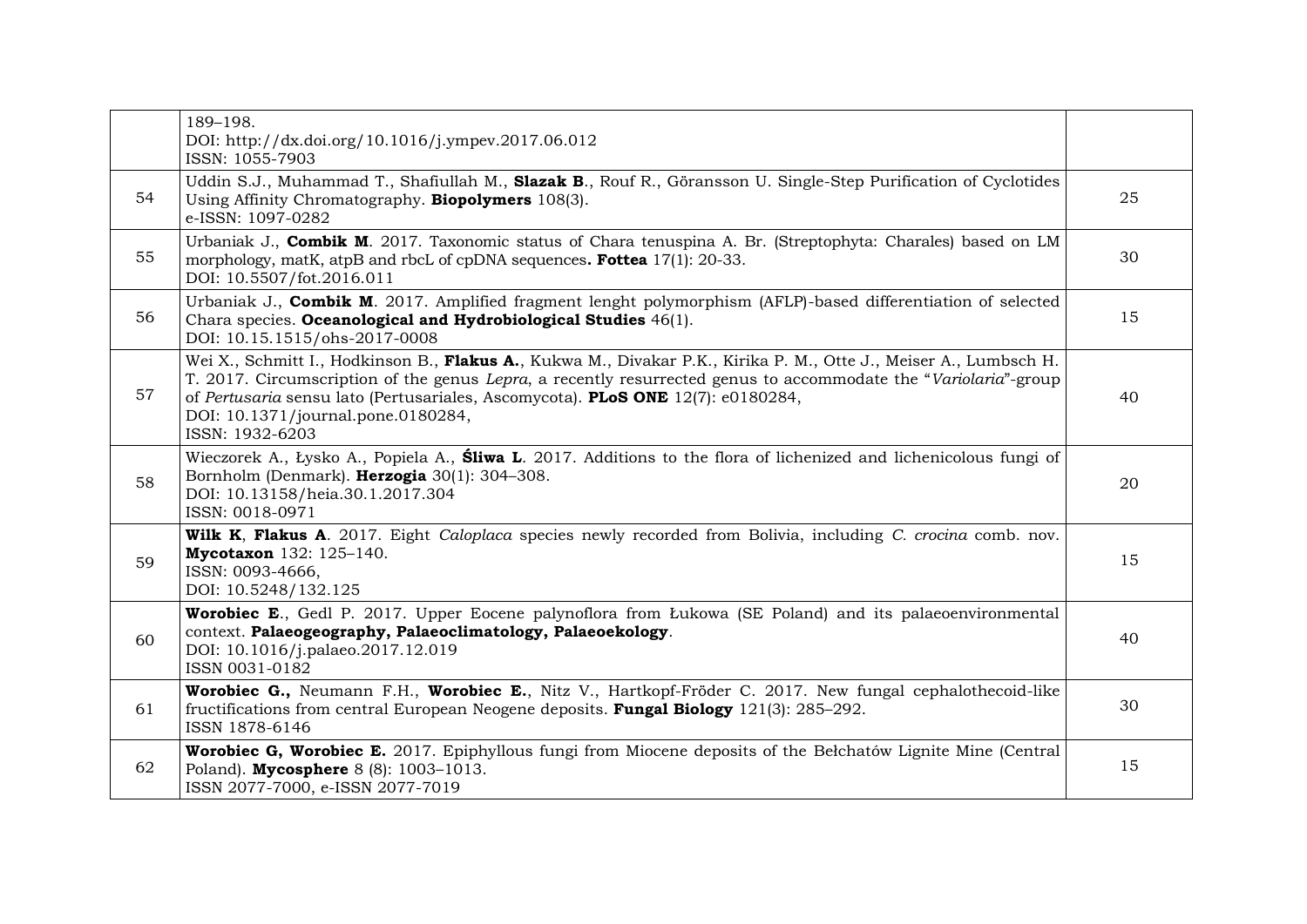| 63 | <b>Woźniak-Chodacka M.</b> 2017. Nomenclatural notes and neotypification of Oenothera biennis var. sulphurea<br>(Onagraceae). Phytotaxa 296(2): 180-186.<br>DOI: 10.11646/phytotaxa.296.2.7<br>ISSN 1179-3155, e-ISSN 1179-3163                                                                                                                | 25                  |
|----|------------------------------------------------------------------------------------------------------------------------------------------------------------------------------------------------------------------------------------------------------------------------------------------------------------------------------------------------|---------------------|
| 64 | <b>Woźniak-Chodacka M.</b> 2017. Taxonomic notes and validation of the name <i>Oenothera mollis</i> (Onagraceae).<br><b>Phytotaxa</b> 303(3): 297-300.<br>DOI: 10.11646/phytotaxa.303.3.12<br>ISSN 1179-3155, e-ISSN 1179-3163                                                                                                                 | 25                  |
| 65 | Zhang Z., Babst F., Bellassen V., Frank D., Launois T., Tan K., Ciais P., Poulter B. 2017. Converging climate<br>sensitivities of European forests between observed radial tree growth and vegetation models. <b>Ecosystems</b> .<br>DOI.org/10.1007/s10021-017-0157-5                                                                         | 35                  |
| 66 | <b>Żywiec M.</b> , Ledwoń M., Holeksa J., Seget P., Lopata B., Fedriani J.M. 2017. Rare events of massive plant<br>reproductive investment lead to long-term density-dependent reproductive success. Journal of Ecology.<br>DOI: 10.1111/1365-2745.12896                                                                                       | 45                  |
| 67 | Woch M.W., Stefanowicz A.M., Stanek M. 2017. Waste heaps left by historical Zn-Pb ore mining are hotspots of<br>species diversity of beech forest understory vegetation. Science of the Total Environment 599-600: 32-41.                                                                                                                      | 40                  |
| 68 | Wu X., Liu H., Li X., Cibis P., Babst F., Guo W., Hang C., Magliulo V., Patelka M., Liu S., Huang Y., Wang P., Shi1<br>C., Ma Y. 2017. Differentiating drought legacy effects on vegetation growth over the temperate Northern<br>Hemisphere. Global Change Biology.<br>DOI: 10.1111/gcb.13920<br>$1 \cdot 70D + 1$ $1 \cdot 1$ $1 \cdot 1011$ | 25<br>(50% punktów) |

\* czasopismo w bazie JCR, brak w wykazie MNiSW

 $1$  zmiana tytułu czasopisma nieuwzględniona w wykazie MNiSW z dn. 09.12.2016 r.

# **Tabela B**

Publikacja naukowa w czasopiśmie naukowym zamieszczonym w części B wykazu czasopism naukowych, o której mowa w § 15 ust. 1 pkt 2 rozporządzenia – punktacja według wykazu.

| $\mathbf{L}\mathbf{p}$ | Autorzy (nazwiska i inicjały imion)<br>Pełne nazwy czasopism i nazwiska autorów posiadających afiliację placówki czcionką pogrubioną                                                          | Punktacja<br>wg MNiSW |
|------------------------|-----------------------------------------------------------------------------------------------------------------------------------------------------------------------------------------------|-----------------------|
|                        | <b>Bednarek-Ochyra H., Ochyra R.</b> 2017. A new synonym of <i>Dilutineuron corrugatum</i> (Grimmiaceae, Bryophyta) from<br>Japan. Polish Botanical Journal 62(2): 191-195.<br>ISSN 1641-8190 | 15                    |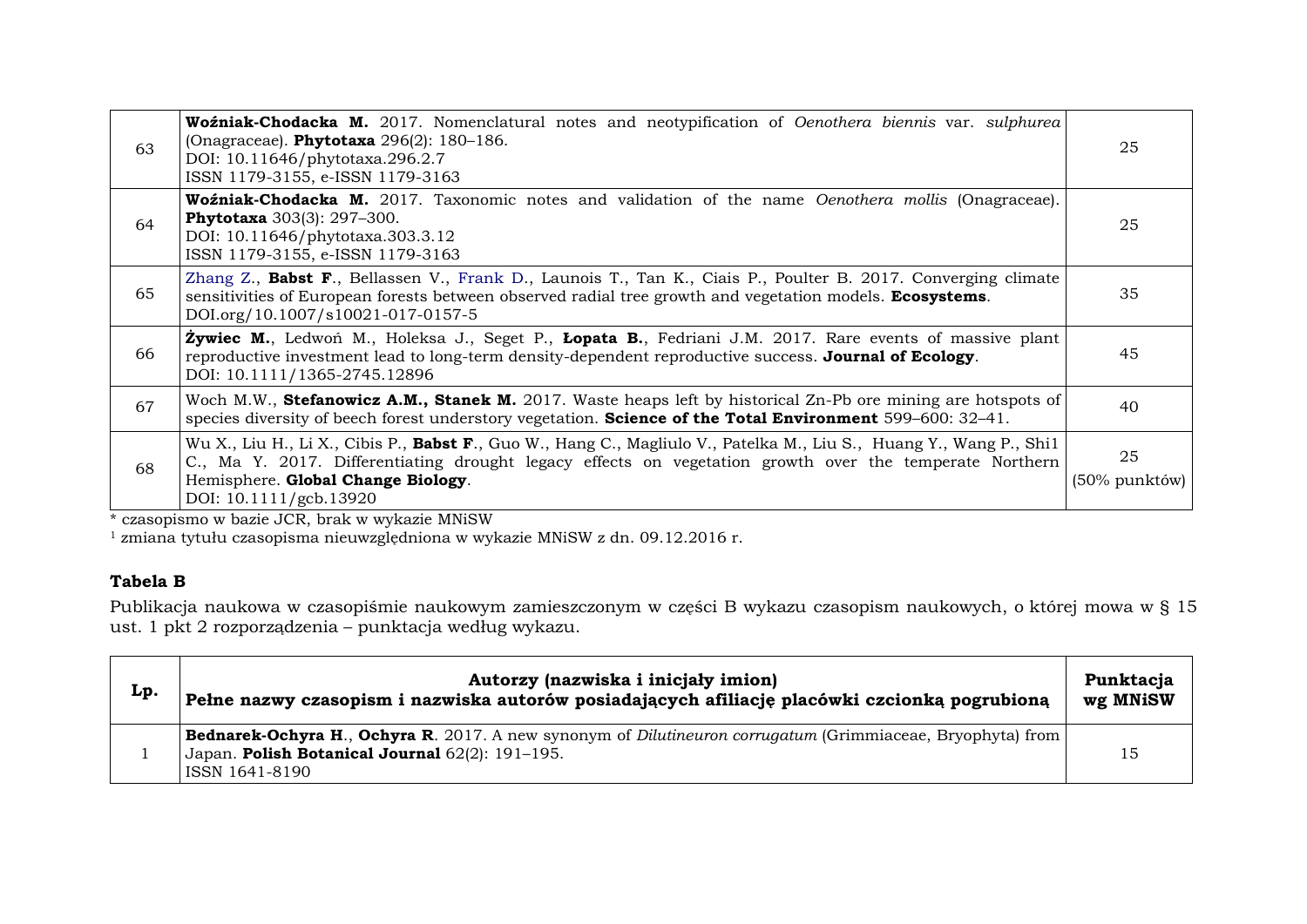| $\overline{2}$ | Bednarek-Ochyra H., Plášek V., Ochyra R. 2017. Dicranodontium schwabei (Bryophyta, Dicranacease) revisited: some<br>taxonomic considerations. Polish Botanical Journal 62(2): 175-182.<br>ISSN 1641-8190                                            | 15             |
|----------------|-----------------------------------------------------------------------------------------------------------------------------------------------------------------------------------------------------------------------------------------------------|----------------|
| 3              | Bokalska-Rajba J., Nalepka D., 2017. Resumption of studies on pollen deposition in the III Campus of the<br>Jagiellonian University in Krakow. Ecological Questions 26: 39-44.<br>ISSN 1644-7298                                                    | 13             |
| $\overline{4}$ | Chachula P., Fiedor M., Ronikier A. 2017. First record of a cold-period myxomycete species Dianema depressum<br>(Lister) Lister in Poland. Acta Mycologica 52(1): 1095.<br>ISSN 2353-074X                                                           | 14             |
| $5\phantom{.}$ | Dungjan K., Peerapornpisal Y., Wołowski K. 2017. Heterotrophic euglenoids from tropical northern Thailand.<br>Polish Botanical Journal 62(1): 41-59.<br>ISSN 1641-8190, e-ISSN 2084-4352                                                            | 15             |
| 6              | Górski P., Pawlikowski P., Fojcik B., Fudali E., Cykowska-Marzencka B., Šoltés R., Wierzgoń M., Żołnierz L. 2017.<br>New distributional data on bryophytes of Poland and Slovakia, 12. Steciana 21(4).<br>ISSN 1689-653X                            | $\overline{7}$ |
| $\overline{7}$ | Kapcia M., Mueller-Bieniek A. 2017. Żołędzie (Quercus sp.) jako źródło pożywienia i paszy w pradziejowej<br>gospodarce. Fragmenta Floristica et Geobotanica Polonica 24(2): 133-155.<br>ISSN 1640-629X, e-ISSN 2449-8890                            | 12             |
| 8              | Lenarczyk J. 2017. Historia i perspektywy badań zielenic (Chlorophyta) w górskich jeziorach Tatrzańskiego Parku<br>Narodowego (Karpaty Zachodnie). Fragmenta Floristica et Geobotanica Polonica 24(2): 339-351.<br>ISSN 1640-629X, e-ISSN 2449-8890 | 12             |
| 9              | Lukaszek M. 2017. Historyczne dane o kryptofitach (Cryptophyceae) z Polski i jak je interpretować w świetle<br>najnowszych badań. Fragmenta Floristica et Geobotanica Polonica 24(2): 329-338<br>ISSN 1640-629X, e-ISSN 2449-8890                   | 12             |
| 10             | Matura N., Krzewicka B., Flakus A. 2017. Seven species of freshwater lichen-forming fungi newly recorded from<br>Poland. Polish Botanical Journal 62(2): 273-278.<br>ISSN 1641-8190, e-ISSN 2084-4352                                               | 15             |
| 11             | Mirek Z. 2017. Filozofia ochrony dziedzictwa przyrodniczo-kulturowego. Philosophy of the protection of the natural<br>and cultural heritage. Ochrona Zabytków (dodatek specjalny): 17-26.<br>ISSN 0029-8247                                         | 5              |
| 12             | Mirek Z. 2017. Model ochrony w polskich parkach narodowych – wprowadzenie. Roczniki Bieszczadzkie 25: 25–<br>34.<br>ISSN 1233-1910                                                                                                                  | 8              |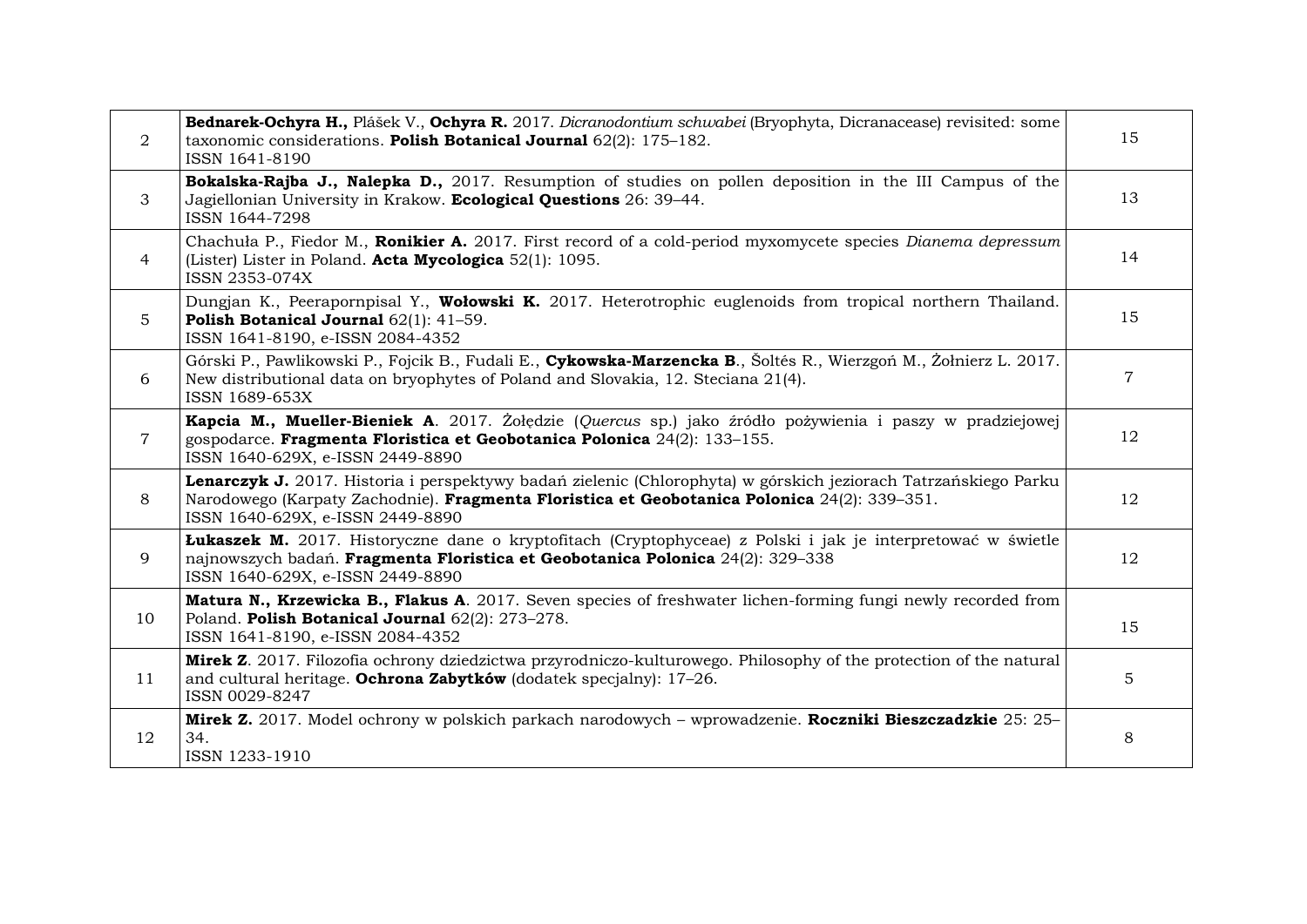| 13 | Mirek Z. 2017. Problemy ochrony ekosystemów naturalnych i półnaturalnych w polskich parkach narodowych.<br>Roczniki Bieszczadzkie 25: 35-49.<br>ISSN 1233-1910                                                       | 8  |
|----|----------------------------------------------------------------------------------------------------------------------------------------------------------------------------------------------------------------------|----|
| 14 | Mirek Z. 2017. Kulturowe i etyczne aspekty ochrony przyrody. Roczniki Bieszczadzkie 25: 92–100.<br>ISSN 1233-1910                                                                                                    | 8  |
| 15 | Mirek Z. 2017. Wpływ gospodarki pastersko-hodowlanej na zasoby przyrodnicze i krajobraz. Roczniki<br>Bieszczadzkie $25:114-120$ .<br>ISSN 1233-1910                                                                  | 8  |
| 16 | Ochyra R., Bednarek-Ochyra H. 2017. Nomenclatural novelties in the Bryaceae (Bryophyta). Polish Botanical<br><b>Journal</b> $62(2)$ : $169-173$ .<br>ISSN 1641-8190                                                  | 15 |
| 17 | Ochyra R., Bednarek-Ochyra H. 2017. The correct name for Didymodon validus (Bryophyta, Pottiaceae) at variety<br>rank. Polish Botanical Journal 62(2): 183-186.<br>ISSN 1641-8190                                    | 15 |
| 18 | Ochyra R., Bednarek-Ochyra H. 2017. Nomenclatural notes on Pterogonium (Leucodontaceae, Bryophyta). Polish<br><b>Botanical Journal</b> $62(2)$ : 187-190.<br>ISSN 1641-8190                                          | 15 |
| 19 | Owczarek-Kościelniak M.M. 2017. Życie na skałach i jego konsekwencje. Fragmenta Floristica et Geobotanica<br><b>Polonica</b> $24(1)$ : $3-16$ .<br>e-ISSN: 2449-8890, ISSN: 1640-629X                                | 12 |
| 20 | Paszko B., Liu B., Ma H.-Y. 2017. Calamagrostis (Poaceae, Agrostidinae) in Vietnam. Polish Botanical Journal<br>$62(2): 213 - 228.$<br>DOI: 10.1515/pbj-2017-0013<br>ISSN 1641-8190, e-ISSN 2084-4352                | 15 |
| 21 | Piątek J. 2017. Badania złotowiciowców i ich form przetrwalnikowych – stomatocyst w tatrzańskim Parku<br>Narodowym. Fragmenta Floristica et Geobotanica Polonica 24(2): 295-302.<br>ISSN 1640-629X, e-ISSN 2449-8890 | 12 |
| 22 | Poniewozik M. 2017. Element composition of Trachelomonas envelopes (Euglenophyta). Polish Botanical Journal<br>$62(1): 77-85.$<br>ISSN 1641-8190, e-ISSN 2084-4352                                                   | 15 |
| 23 | Poniewozik M., Wołowski K. 2017. Eugleniny siedlisk wodno-torfowiskowych Tatr. Fragmenta Floristica et<br>Geobotanica Polonica 24(2): 283-294.<br>ISSN 1640-629X, e-ISSN 2449-8890                                   | 12 |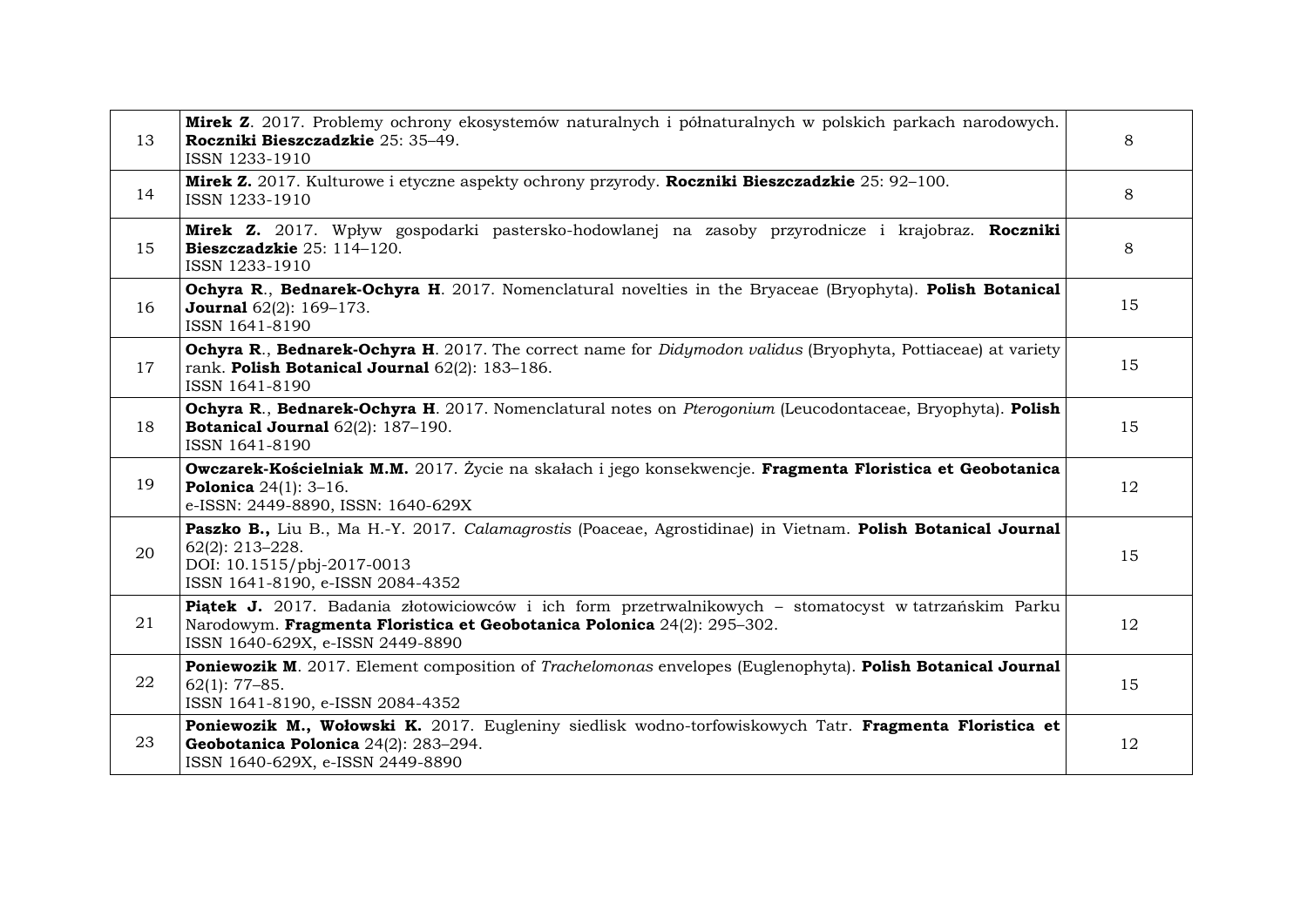| 24 | <b>Sliwa L.</b> 2017. New combinations for <i>Myriolecis zosterae</i> (ascomycota, lichenized fungi) varieties and a new record<br>of the species for Poland. Polish Botanical Journal $62(1)$ : 37-39.<br>ISSN: 1641-8190, e-ISSN 2084-4352                                                                                        | 15 |
|----|-------------------------------------------------------------------------------------------------------------------------------------------------------------------------------------------------------------------------------------------------------------------------------------------------------------------------------------|----|
| 25 | <b>Wacnik A.</b> , Noryśkiewicz A.M., Tylmann W. 2017. Zastosowanie współczesnych wartości depozycji pyłku do<br>weryfikacji obecności Fagus sylvatica w dawnych zbiorowiskach leśnych w rejonie Puszczy Boreckiej (NE Polska).<br>Fragmenta Floristica et Geobotanica Polonica 24(2): 451-468.<br>ISSN 1640-629X, e-ISSN 2449-8890 | 12 |
| 26 | <b>Wołowski K.</b> , Saber A. A., Cantonati M. 2017. Euglenoides from the El Farafra Oasis (Western Desert, Egipt).<br><b>Polish Botanical Journal</b> $62(2)$ : $241-251$ .<br>ISSN 1641-8190, e-ISSN 2084-4352                                                                                                                    | 15 |
| 27 | Woźniak-Chodacka M., Pliszko A. 2017. Nowe stanowisko Oenothera paradoxa (Onagraceae) w Kotlinie<br>Sandomierskiej. Fragmenta Floristica et Geobotanica Polonica 24(1): 177-179.<br>ISSN 1640-629X, e-ISSN 2449-8890                                                                                                                | 12 |
| 28 | Woźniak-Chodacka M., Pliszko A. 2017. Nowe taksony Oenothera (Onagraceae) dla polskiej części Pojezierza<br>Litewskiego. Fragmenta Floristica et Geobotanica Polonica 24(1): 180–183.<br>ISSN 1640-629X, e-ISSN 2449-8890                                                                                                           | 12 |
| 29 | <b>Verey M.</b> 2017. Teoretyczna analiza i praktyczne konsekwencje przyjęcia modelowej siatki ATPOL jako<br>odwzorowania stożkowego definiującego konwersję współrzędnych płaskich na elipsoidę WGS-84. Fragmenta<br>Floristica et Geobotanica Polonica. 24(2): 469-488.<br>ISSN 1640-629X, e-ISSN 2449-8890                       | 12 |

# **Tabela C**

Publikacja naukowa w czasopiśmie naukowym zamieszczonym w części **C** wykazu czasopism naukowych, o której mowa w § 15 ust. 1 pkt 3 rozporządzenia – punktacja według wykazu.

| Lp. | Autorzy (nazwiska i inicjały imion)<br>Pełne nazwy czasopism i nazwiska autorów posiadających afiliację placówki czcionką pogrubioną                                                                                                       | Punktacja wg<br><b>MNiSW</b> |
|-----|--------------------------------------------------------------------------------------------------------------------------------------------------------------------------------------------------------------------------------------------|------------------------------|
|     | Nowak M., Liwoch R., Moskal-del Hoyo M., Rauba-Bukowska A., Wilczyński J. 2016 (nie ujęte w 2016).<br>Korzkiew 5 – Najstarsze Stanowisko Średniowieczne Na Wyżynie Olkuskiej. Materiały Archeologiczne XLI: 245–<br>262.<br>ISSN 0075-7039 | 10                           |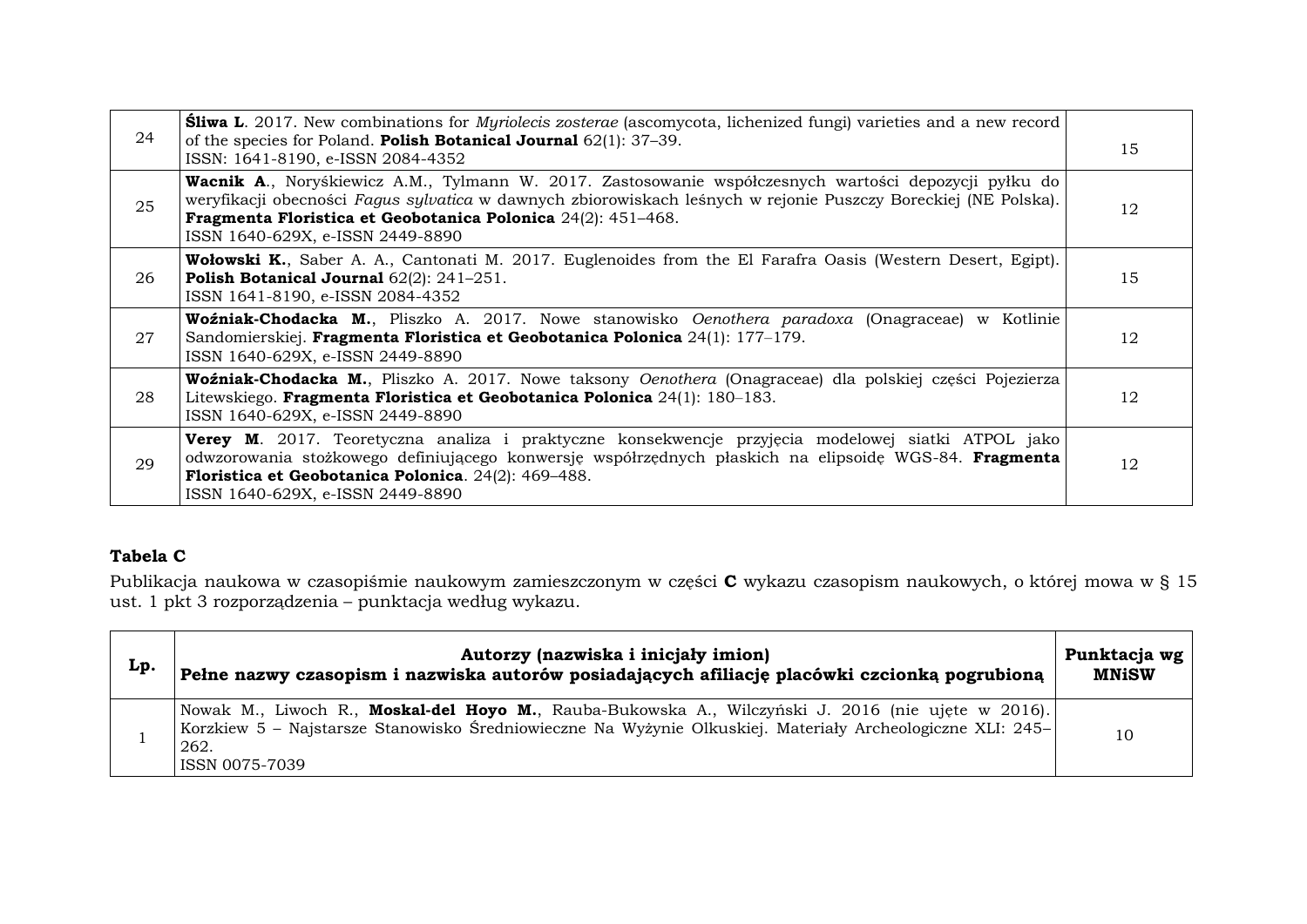### **Tabela 1.2**

Publikacja naukowa w recenzowanych materiałach z konferencji międzynarodowej, uwzględniona w uznanej bazie publikacji naukowych o zasięgu międzynarodowym

– liczba punktów odpowiada najniżej punktowanej publikacji naukowej w czasopiśmie naukowym zamieszczonym w części A wykazu czasopism naukowych, o której mowa w § 15 ust. 1 pkt 1 rozporządzenia.

| Lp.            | Autorzy (nazwiska i inicjały imion)<br>Pełne nazwy czasopism i nazwiska autorów posiadających afiliację placówki czcionką pogrubioną                                                                                                                                                                                                                                                                                                                 | Punktacja<br>wg MNiSW |
|----------------|------------------------------------------------------------------------------------------------------------------------------------------------------------------------------------------------------------------------------------------------------------------------------------------------------------------------------------------------------------------------------------------------------------------------------------------------------|-----------------------|
| 1              | Lenarczyk J., Piątek J. 2017. Assessing phylogenethic signals and homoplasty in morphometric data of<br>Pseudopediastrum boryanum and morphologically similar taxa. W: M. Bak, P. Dabek, A. Witkowski (red.). Abstracts<br>of Papers to be Presented at the 11 <sup>th</sup> International Phycological Congress, Szczecin, Polska, 13–19.08.2017.<br>Phycologia 56, Suppl. 4: 114.<br>ISSN 0031-8884, e-ISSN 2330-2968                              | 15                    |
| $\mathfrak{D}$ | <b>Lukaszek M.</b> , Hoef-Emden K. 2017. The use of integrative taxonomy for identification of cryptohytes – first records<br>for Poland. W: M. Bak, P. Dabek, A. Witkowski (red.). Abstracts of Papers to be Presented at the 11 <sup>th</sup> International<br>Phycological Congress, Szczecin, Polska, 13-19.08.2017. Phycologia 56, Suppl. 4: 122-123.<br>ISSN 0031-8884, e-ISSN 2330-2968                                                       | 15                    |
| 3              | <b>Poniewozik M., Wołowski K., Piątek J.</b> 2017. Study on similarities and differences of the species Trachelomonas<br>volzii and T. dubia (Euglenophyceae) - one or two independent species? W: M. Bąk, P. Dąbek, A. Witkowski (red.).<br>Abstracts of Papers to be Presented at the 11 <sup>th</sup> International Phycological Congress, Szczecin, Polska, 13–<br>19.08.2017. Phycologia 56, Suppl. 4: 150.<br>ISSN 0031-8884, e-ISSN 2330-2968 | 15                    |
| 4              | Wołowski K., Poniewozik M., Duangjan K. 2017. Euglenoid blooms – causes and effects. W: M. Bak, P. Dabek, A.<br>Witkowski (red.). Abstracts of Papers to be Presented at the 11 <sup>th</sup> International Phycological Congress, Szczecin,<br>Polska, 13-19.08.2017. Phycologia 56, Suppl. 4: 199.<br>ISSN 0031-8884, e-ISSN 2330-2968                                                                                                             | 15                    |

### **2. Monografie**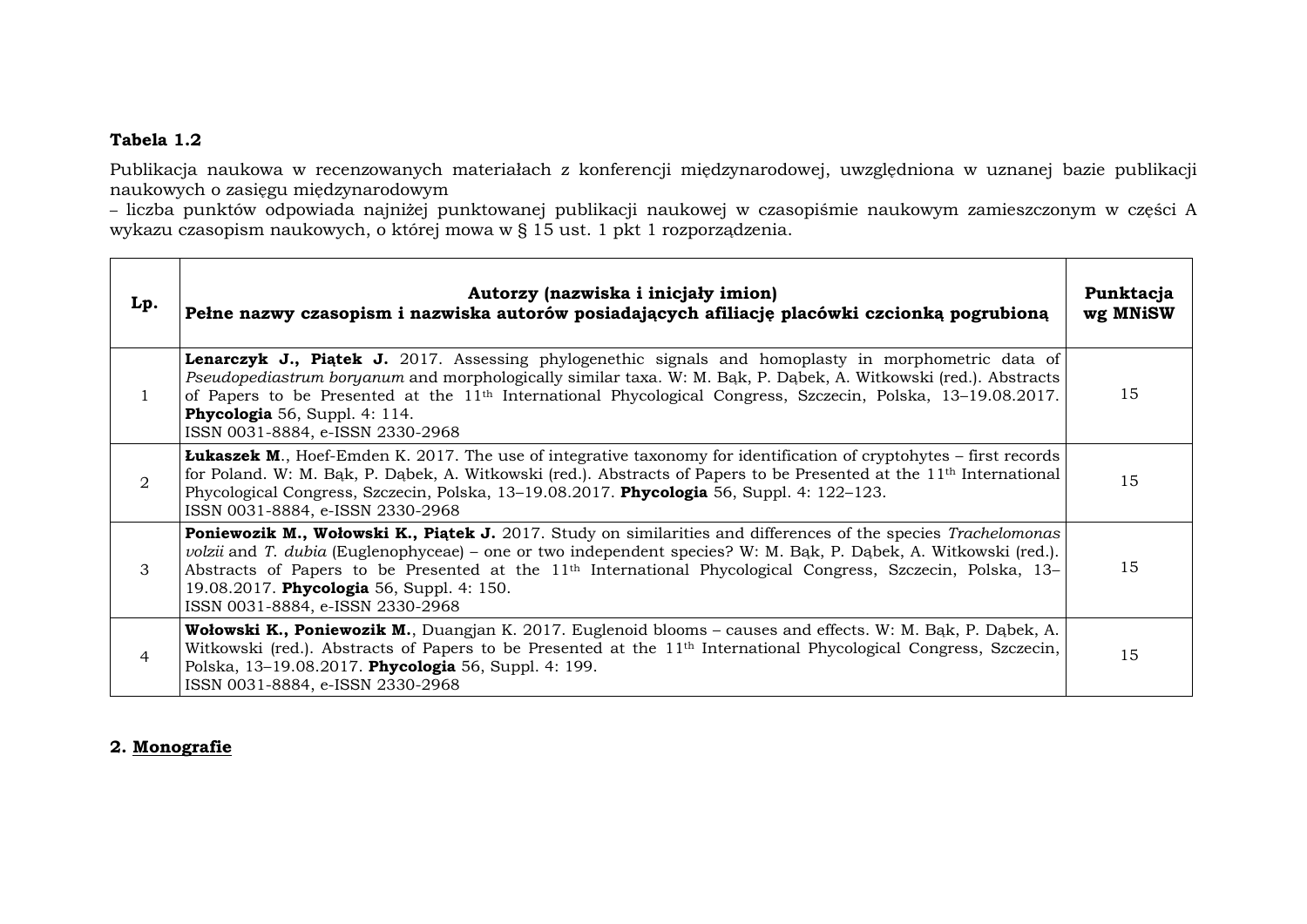### **Tabela 2.1**

Monografia naukowa, w której liczba autorów nie przekracza 3, a co najmniej jeden z nich wskazał jednostkę jako afiliację – 25 pkt

– 50 pkt – w przypadku monografii naukowej uznanej za dzieło wybitne.

| Lp. | Autorzy (nazwiska i inicjały imion)<br>Nazwiska autorów posiadających afiliację placówki czcionką pogrubioną                                                                                  | Liczba arkuszy<br>wydawniczych | Punktacja<br>wg MNiSW |
|-----|-----------------------------------------------------------------------------------------------------------------------------------------------------------------------------------------------|--------------------------------|-----------------------|
|     | Kurek P., <b>Piechnik Ł.</b> 2017. Borsuk europejski. Monografie przyrodnicze nr 23.<br>Wydawnictwo Klubu Przyrodników, Świebodzin, s. 160.<br>ISBN 978-83-63426-17-0                         | 11,8                           | 25                    |
| 2   | Faltynowicz W., Sliwa L. 2017. The Polish lichenological bibliography for 1982–2016. W.<br>Szafer Institute of Botany, Polish Academy of Sciences, Kraków, s. 317.<br>ISBN: 978-83-62975-28-0 | 22.8                           | 25                    |

# **Tabela 2.5**

Rozdział w monografii naukowej wieloautorskiej, w której autorstwo poszczególnych rozdziałów jest oznaczone, a liczba autorów wynosi co najmniej 4, z wyłączeniem monografii naukowych, o których mowa w lp. 4

 $-5$  pkt

– 10 pkt – w przypadku monografii naukowej uznanej za dzieło wybitne, ale łącznie za rozdziały w jednej monografii naukowej nie więcej niż:

– 15 pkt

– 30 pkt – w przypadku monografii uznanej za dzieło wybitne.

Jeżeli liczba autorów rozdziału w monografii naukowej wynosi co najmniej 2, jednostka, którą autor rozdziału wskazał jako afiliację, otrzymuje:

– 2,5 pkt

– 10 pkt – w przypadku monografii uznanej za dzieło wybitne.

| Lp. | Autorzy (nazwiska i inicjały imion)                                   | Liczba arkuszy | Punktacja |
|-----|-----------------------------------------------------------------------|----------------|-----------|
|     | Nazwiska autorów posiadających afiliację placówki czcionką pogrubioną | wydawniczych   | wg MNiSW  |
|     |                                                                       |                |           |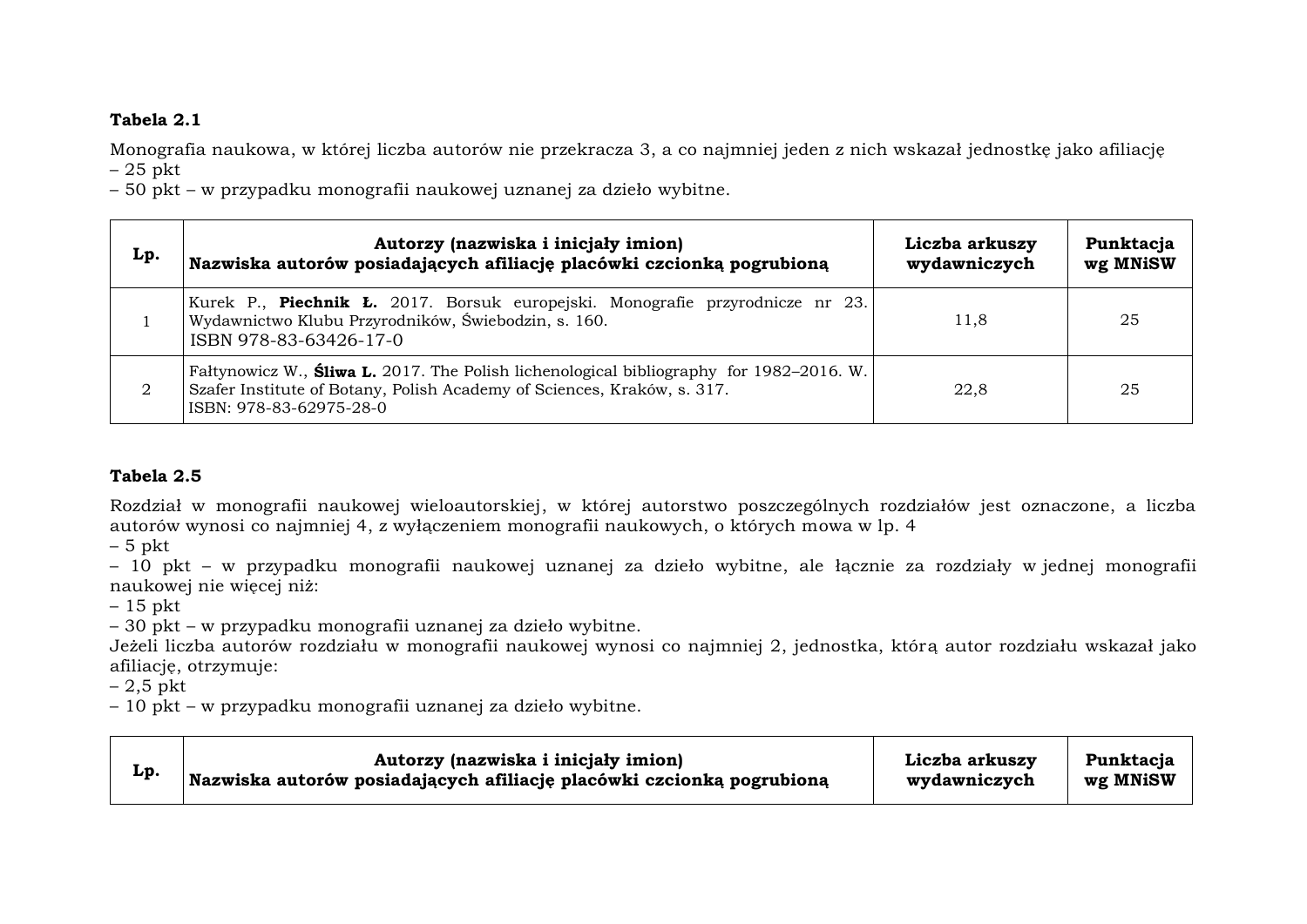| $\mathbf{1}$ | Bednarek-Ochyra H., Ignatova E. A. 2017: Dilutineuron Bedn.-Ochyra, Sawicki, Ochyra,<br>Szczecińska, Plášek. W: M.S. Ignatov (red.) Flora mkhov Rossyy. Tom 2. Oedipodiales –<br>Grimmiales ["Moss flora of Russia. Volume 2. Oedipodiales - Grimmiales"]. Scientific<br>Press, Moskva: 312-319.<br>ISBN 978-5-9908840-2-1                                                                                                                                  | 0,8 | 5              |
|--------------|-------------------------------------------------------------------------------------------------------------------------------------------------------------------------------------------------------------------------------------------------------------------------------------------------------------------------------------------------------------------------------------------------------------------------------------------------------------|-----|----------------|
| 2            | Bednarek-Ochyra H., Ignatova E. A. 2017: Codriophorus P.Beauv. W: M.S. Ignatov (red.)<br>Flora mkhov Rossyy. Tom 2. Oedipodiales - Grimmiales ["Moss flora of Russia. Volume<br>2. Oedipodiales - Grimmiales"]. Scientific Press, Moskva: 319-327.<br>ISBN 978-5-9908840-2-1                                                                                                                                                                                | 1,1 | 5              |
| 3            | Frey L. 2016. [wyd. 2017]. Misericordia Domini in viriditas. W: J. Marecki, L. Rotter<br>(red.), Znak, Symbol, Rytuał. Wydawnictwo UNUM, Kraków: 9-34.<br>ISBN: 978-83-7643-124-6                                                                                                                                                                                                                                                                           | 1,4 | 5              |
| 4            | Lityńska-Zając M., Moskal-del Hoyo M. 2016 (nie ujęte w 2016). Wyniki badań<br>archeobotanicznych grodzisk z zachodniej części województwa warmińsko-mazurskiego.<br>W: Z. Kobyliński (red.). Grodziska Warmii i Mazur, Nowe badania i interpretacje, Tom 2,<br>Archeologica Hereditas 7, Prace Instytutu Archeologii Uniwersytetu Kardynała Stefana<br>Wyszyńskiego w Warszawie: 211-230.<br>ISBN: 978-83-946496-1-6                                       | 2,2 | $\overline{5}$ |
| 5            | Socha P., Nalepka D., Nadachowski A. 2016 (nie ujęte w 2016). Changes in the<br>natural environment in Polish territory in the Pleistocene and Early Holocene. W: J.<br>Kabaciński (red.). The Past Societies 1: 500,000-5,500 BC, Tom 1. The Past Societies.<br>Polish lands from the first evidence of human presence to the Early Middle Ages 1:<br>500,000-5,500 BC. Instytut Archeologii i Etnologii PAN, Warszawa: 15-29.<br>ISBN: 978-83-63760-92-20 | 1,4 | 5              |
| 6            | Rodriguez-Flakus P., Flakus A. 2017. Líquenes y hongos liquenícolas del valle de La<br>Paz. In: M.I. Moya, R.I. Meneses, J. Sarmiento (eds), Historia Natural de un Valle de los<br>Andes: La Paz, Tercera Edición. Museo Nacional de Historia Natural, La Paz: 125-132.<br>ISSN: 978-99974-53-24-2                                                                                                                                                         | 0,7 | 5              |

# B. PRACE WYDRUKOWANE – NIEPUNKTOWANE

**1. Inne artykuły oryginalne**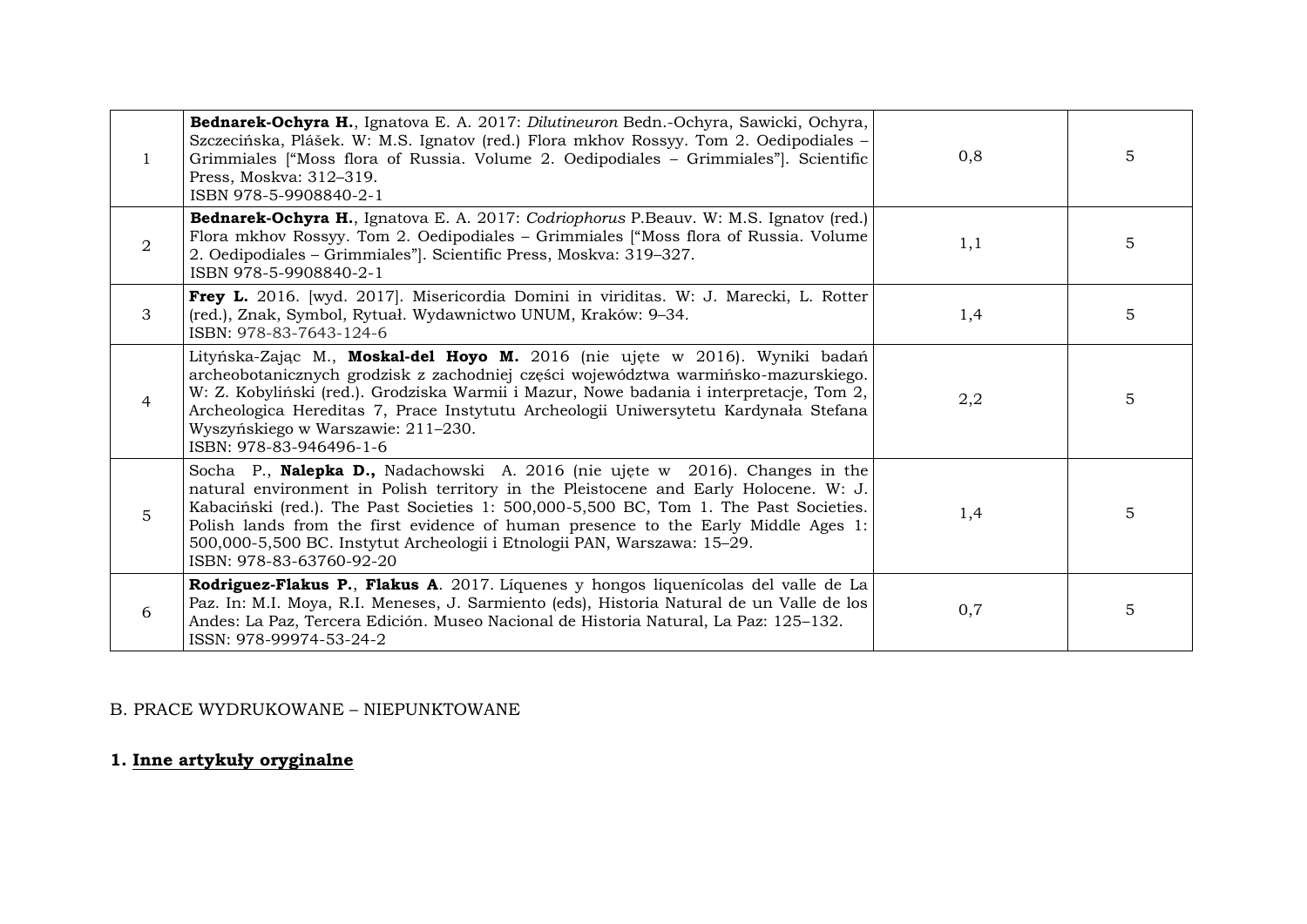- 1. **Godzik B**. 2017. Zielniki i kolekcje grzybów Instytutu Botaniki im. W. Szafera Polskiej Akademii Nauk. W: D.J. Gwiazdowicz D.J. (red.) Muzealnictwo przyrodnicze w Polsce. Ośrodek Kultury Leśnej w Gołuchowie: 89–104. ISBN 978-83-62335-70-1
- 2. **Łukaszek M.** 2016. (nie ujęte w spr. 2016). Po co badać kryptofity? przykłady niecodziennych badań na grupie mikroskopijnych organizmów. Spojrzenie młodych naukowców na rozwój nauk biologicznych i chemicznych. Materiały pokonferencyjne: 52–54. ISBN 978-83-63058-66-1
- 3. **Mirek Z.** 2016. (nie ujęte w sprawozdaniu za rok 2016). Co krajobraz mówi o nas, o człowieku. Topiarius. Studia krajobrazowe 2(3): 81**–**86. ISSN 2449-9595
- 4. **Mirek Z.**, Witkowski Z. 2017. Teoria i praktyka w ochronie przyrody gdzie szukać zrównoważenia? W: R. F. Sadowski, Z. Łepko (red.). Theoria i praxis zrównoważonego rozwoju. 30 lat od ogłoszenia Raportu Brundtland. Towarzystwo Naukowe Franciszka Salezego, Warszawa: 65–84. DOI: 10.21852/tnfs.2017.2, ISBN: 978-83-61451-09-9; e-ISBN: 978-83-61451-10-5
- 5. **Mirek Z.**, Witkowski Z. 2017. Teoria i praktyka w ochronie przyrody gdzie szukać kompromisu w sprawie Puszczy Białowieskiej? W: R. F. Sadowski, Z. Łepko (red.). Theoria i praxis zrównoważonego rozwoju. 30 lat od ogłoszenia Raportu Brundtland. Towarzystwo Naukowe Franciszka Salezego, Warszawa: 627–636. DOI: 10.21852/tnfs.2017.2, ISBN: 978-83-61451-09-9; e-ISBN: 978-83-61451-10-5

### **2. Artykuły popularnonaukowe, wspomnienia, informacje**

- 1. **Frey L.** 2016. (nie ujęte w sprawozdaniu za rok 2016). Sowy latające koty (na świecie, w Polsce, w Pieninach). Prace Pienińskie 26: 103–129. ISSN 1230-9753
- 2. **Frey L.** 2017. Agresorki koloru żółtego. Z doliny Grajcarka 292: 18–19. ISSN 1506-4328
- 3. **Frey L.** 2017. Bulwiaste jesienne słoneczka. Z doliny Grajcarka 302: 18–19. ISSN 1506-4328
- 4. **Frey L.** 2017. Czerwone listy. Z doliny Grajcarka 294: 18–19. ISSN 1506-4328
- 5. **Frey L.** 2017. Jagoda czy borówka? Z doliny Grajcarka 298: 18–19. ISSN 1506-4328
- 6. **Frey L.** 2017. Kwiaty jak broszki. Z doliny Grajcarka 296: 18–19. ISSN 1506-4328
- 7. **Frey L.** 2017. Niełatwe życie profesora B. Z doliny Grajcarka 297: 18–19. ISSN 1506-4328
- 8. **Frey L.** 2017. Pienińskie dzwoneczki. Z doliny Grajcarka 299: 18–19. ISSN 1506-4328
- 9. **Frey L.** 2017. Sędziwe rośliny? Z doliny Grajcarka 301: 18–19. ISSN 1506-4328
- 10.**Frey L.** 2017. Świąteczna kapusta. Z doliny Grajcarka 303: 18–19. ISSN 1506-4328
- 11.**Frey L.** 2017. Zakochana w górskiej przyrodzie. Z doliny Grajcarka 295: 18–19. ISSN 1506-4328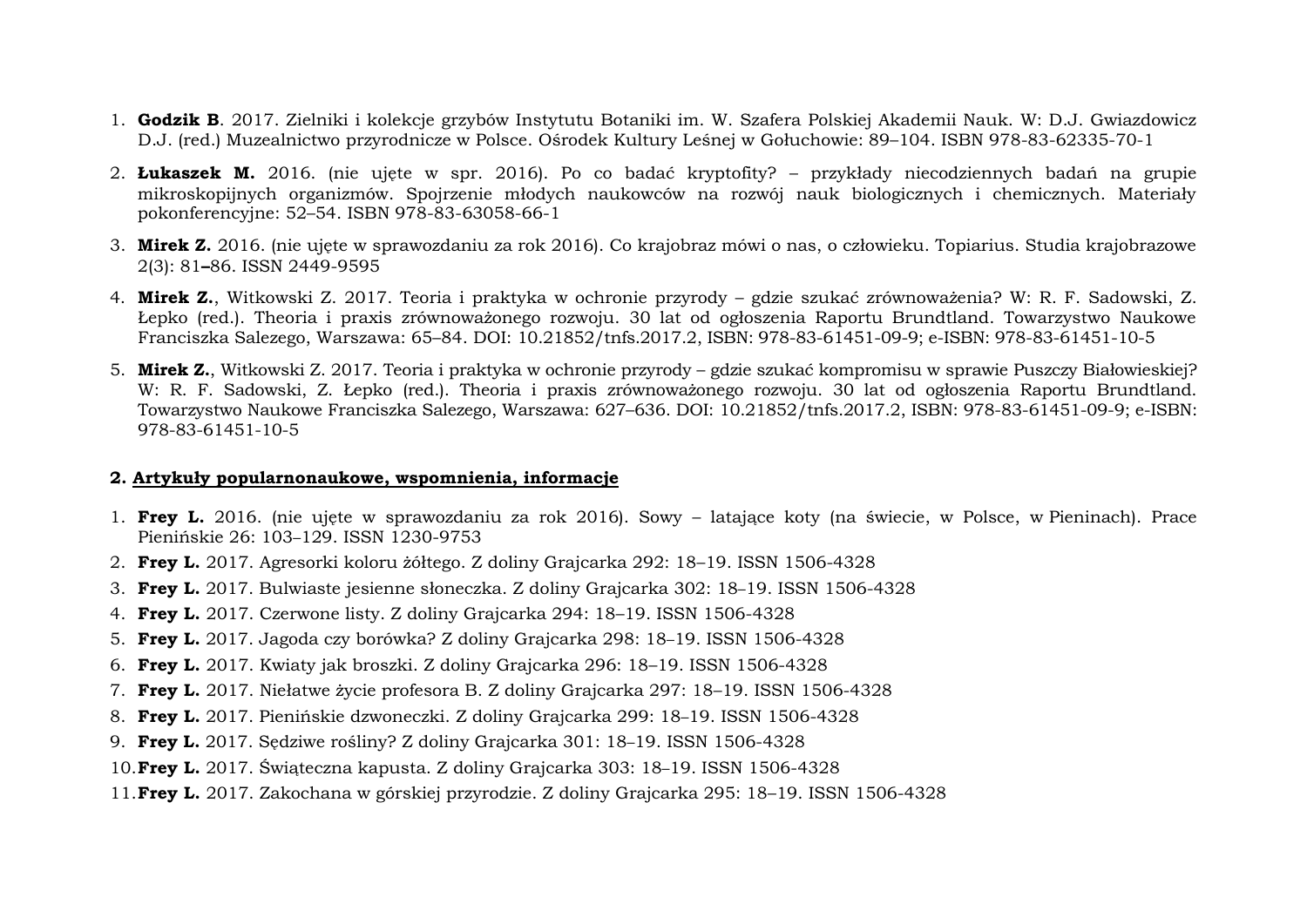- 12.**Frey L.** 2017. Zapomniany piewca urody pienińskiego krajobrazu. Z doliny Grajcarka 293: 18–19. ISSN 1506-4328
- 13.**Frey L.** 2017. Żółta piękność. Z doliny Grajcarka 300: 18–19. ISSN 1506-4328
- 14.**Frey L.**, Dziedzina Wiwer A. 2017. Zielnik pieniński wierszem i prozą pisany. Rewasz, Kraków Pruszków, 164 s. ISBN 978- 83-62460-99-1
- 15.**Mirek Z.** 2015. (wyd. 2016, nie ujęte w sprawozdaniu za rok 2016). Przygoda z górami. Wspomnienie o Profesor Halinie Piękoś-Mirkowej. Wierchy 81: 5–26. ISSN 0137-6829
- 16.**Mirek Z.** 2017. Od Redakcji. Wiadomości Botaniczne 60(3–4): 71–72. e-ISSN 2543-6503
- 17.**Mueller-Bieniek A**. 2017. Rośliny użytkowane w Małopolsce od neolitu. Przewodnik opracowany w oparciu o materiały archeobotaniczne i źródła pisane. Instytut Hodowli i Aklimatyzacji Roślin PIB. Zakład Doświadczalny Grodkowice: 1–52. ISBN 978-83-949397-0-0
- 18.**Szczepaniak M.**, **Moskal-del Hoyo M.**, **Frey L.** 2017. Indeks do tomu 24(1) Fragmenta Floristica et Geobotanica Polonica. Fragmenta Floristica et Geobotanica Polonica 24(1): 239–248. ISSN 1640-629X, e-ISSN 2449-8890
- 19.**Szczepaniak M.**, **Moskal-del Hoyo M.**, **Frey L.** 2017. Indeks do tomu 24(2) Fragmenta Floristica et Geobotanica Polonica. Fragmenta Floristica et Geobotanica Polonica 24(2): 551–561. ISSN 1640-629X, e-ISSN 2449-8890
- 20.**Wołowski K**. 2017. Wprowadzenie. Fragmenta Floristica et Geobotanica Polonica 24(2): 255–256.

### **3. Referaty, doniesienia konferencyjne, streszczenia**

- 1. **Babst-Kostecka A.**, Rellstab C., **Łopata B.**, **Korzeniak U.**, Sailer C., Vollenweider P., **Szarek-Łukaszewska G.**, Gugerli F. 2017. Adaptation of *Arabidopsis halleri* to metal-polluted soils: linking environmental, genomic, and phenotypic information. W: 2nd interdisciplinary FNP Conference, Warszawa, Polska, 20–21.11.2017 (brak ISBN)
- 2. **Babst-Kostecka A.**, Rellstab C., **Łopata B.**, Vollenweider P., **Szarek-Łukaszewska G.**, Gugerli F. 2017. Adaptation of *Arabidopsis halleri* to metal-polluted soils: linking environmental, genomic, and phenotypic information. W: 14th International Conference on the Biogeochemistry of Trace Elements (ICOBTE), Zurych, Szwajcaria, 16–20.07.2017 (brak ISBN)
- 3. **Babst-Kostecka A.**, Waldmann P., Pauwels M., Schat H., Bourceaux A., Saumitou-Laprade P., Grodzińska K., Frérot H. 2017. Contrasted zinc hyperaccumulation levels between metallicolous and non-metallicolous populations of *Arabidopsis halleri* is driven by divergent selection. W: European Geosciences Union General Assembly 2017 (EGU 2017), Wiedeń, Austria, 23– 28.04.2017. Geophysical Research Abstracts Vol. 19, EGU2017–12208, 2017. ISSN 1029-7006, e-ISSN 1607-7962
- 4. **Babst F**., Bouriaud O., Poulter B., Zhang Z., Trouet V., Evans M., Charney N., Record S., Enquist B., Seftigen K., Björklund J., Klesse S., Bodesheim P., Mahecha M., Girardin M., Friend A., Frank D. 2017. [When tree rings go global: challenges and](https://scholar.google.pl/scholar?oi=bibs&cluster=6150325801478624891&btnI=1&hl=pl)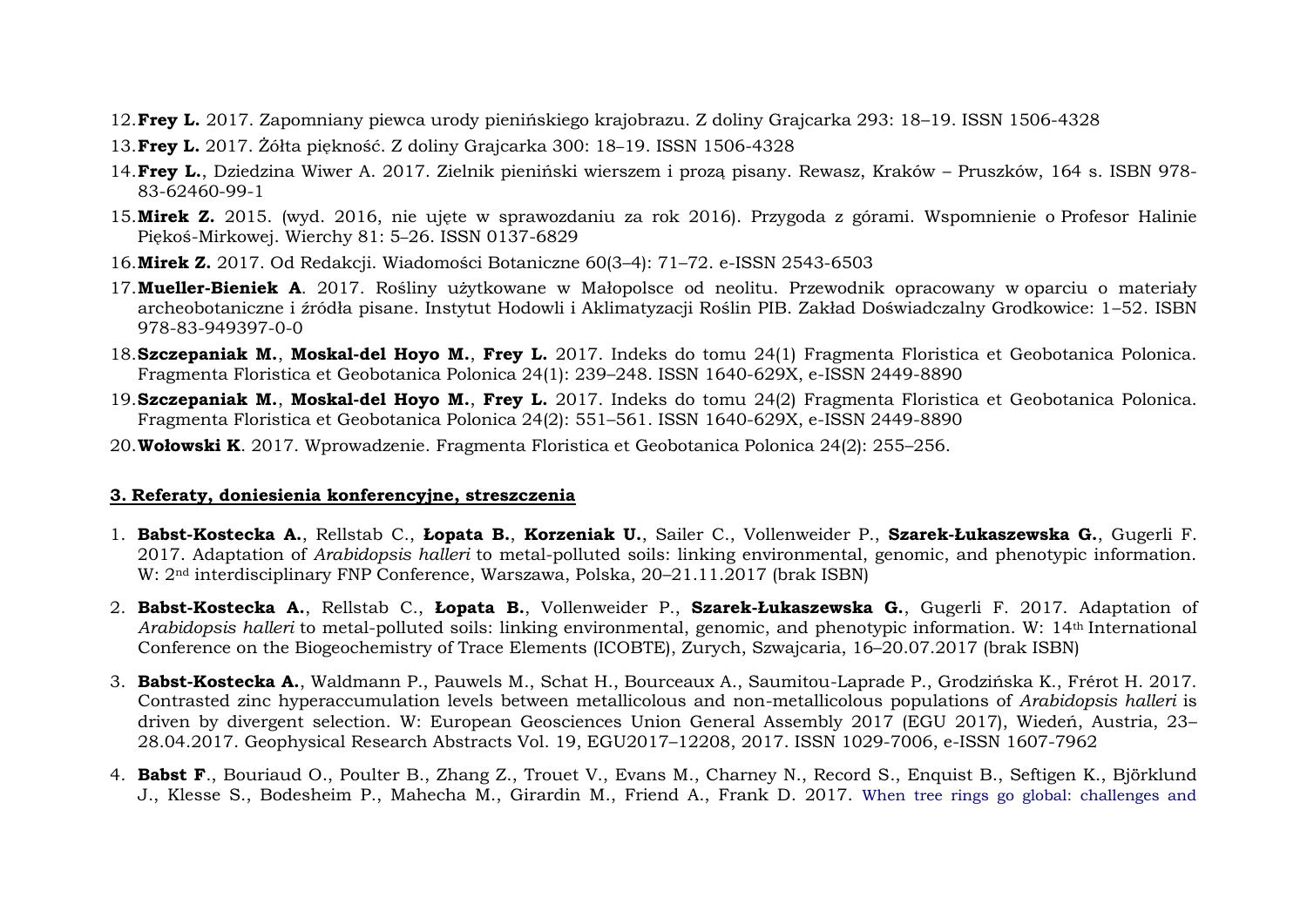[opportunities for retro-and prospective insights](https://scholar.google.pl/scholar?oi=bibs&cluster=6150325801478624891&btnI=1&hl=pl). W: European Geosciences Union General Assembly 2017 (EGU 2017), Wiedeń, Austria, 23–28.04.2017. Geophysical Research Abstracts Vol. 19, EGU2017–5601, 2017. ISSN 1029-7006, e-ISSN 1607-7962

- 5. **Bokalska-Rajba J.** 2017. Analiza prób glebowych ze stanowiska łąkowego. W: G. Skrzyński, M. Badura (red.). Sympozjum Sekcji Paleobotanicznej. Polskiego Towarzystwa Botanicznego, Polska Akademia Nauk Muzeum Ziemi w Warszawie , 9 grudnia 2017. Abstrakty: 16. (brak ISBN)
- 6. **Bokalska-Rajba J.**, **Nalepka D.** 2016 (nie ujęte w 2016). Badanie opadu pyłku na terenie kampusu UJ w Krakowie rok 2016". W: G. Skrzyński, M. Badura (red.). Sympozjum Sekcji Paleobotanicznej. Polskiego Towarzystwa Botanicznego, Polska Akademia Nauk Muzeum Ziemi w Warszawie, 10 grudnia 2016. Abstrakty: 11. (brak ISBN)
- 7. **Bokalska-Rajba J., Nalepka D**. 2017. Sporomorfy w górnych poziomach gleb, pobranych w 2016 roku, w rejonie III kampusu Uniwersytetu Jagiellońskiego w Krakowie. W: D. Nalepka, R. Stachowicz-Rybka (red.). VIII Polska Konferencja Paleobotaniki Czwartorzędu "Wpływ człowieka na roślinność Krakowa i okolic w okresie górnego czwartorzędu", Kraków, 6–9 czerwca 2017. Streszczenia referatów i posterów: 5–7. ISBN 978-83-62975-33-4
- 8. **Cieślak E.**, Cieślak J., **Ronikier M**. 2017. Population genetic structure of *Cochlearia tatrae* Borbás (Brassicaceae) a narrow endemic species of the Tatra Mts. W: The Second Interdisciplinary Symposium Biogeography of the Carpathians: "Ecological and evolutionary facets of biodiversity", Romania, Cluj-Napoca, 28–30.09.2017. Studia Universitatis Babeş-Bolyai, 62: 94–95. ISSN 1221-8103, ISSN-L 1221-8103
- 9. **Cywa K.** 2017. Selection of wood raw material for the production of everyday use objects in Polish strongholds and early urban centres in the Middle Ages. W: International conference "Into the woods. Overlapping perspectives on the history of ancient forests", Padua, Italy, 18–20 April 2017. Abstract book: 46. (brak ISBN)
- 10.**Cywa K.**, Kula K. 2017. Wykorzystywanie drewna *Taxus baccata* w średniowieczu a jego toksyczność. W: D. Nalepka, R. Stachowicz-Rybka (red.). VIII Polska Konferencja Paleobotaniki Czwartorzędu "Wpływ człowieka na roślinność Krakowa i okolic w okresie górnego czwartorzędu", Kraków, 6–9 czerwca 2017. Streszczenia referatów i posterów: 38–39. ISBN 978-83- 62975-33-4
- 11.Dancewicz K. , Paprocka M., **Ślązak B.**, Gabryś B. 2017. Wpływ cyklotydów, cyklicznych białek obronnych roślin, na zachowanie i żerowanie mszycy brzoskwiniowej *Myzus persicae* (Sulz.). W: XXV Jubileuszowa konferencja hemipterologiczna mszyce i inne pluskwiaki 2017, Katowice – Kochcice, 24–27 kwietnia 2017. Książka abstraktów: 42.
- 12.Durak T., **Żywiec M.**, **Łopata B.** 2017. Changes in interactions between woody species spreading on abandonem mountain meadows in the East Carpathians. W: A. Bobiec, P. Czarnota, A. Ćwik (red.) International scientific conference "Wooded rural landscapes in Central and Eastern Europe: biodiversity, cultural legacy and conservation", Rzeszów, Poland – Bükk National Park, Eger, Hungary; 20–25 September 2017. University of Rzeszów. Book of abstracts: 24. ISBN: 978-83-63359-50-8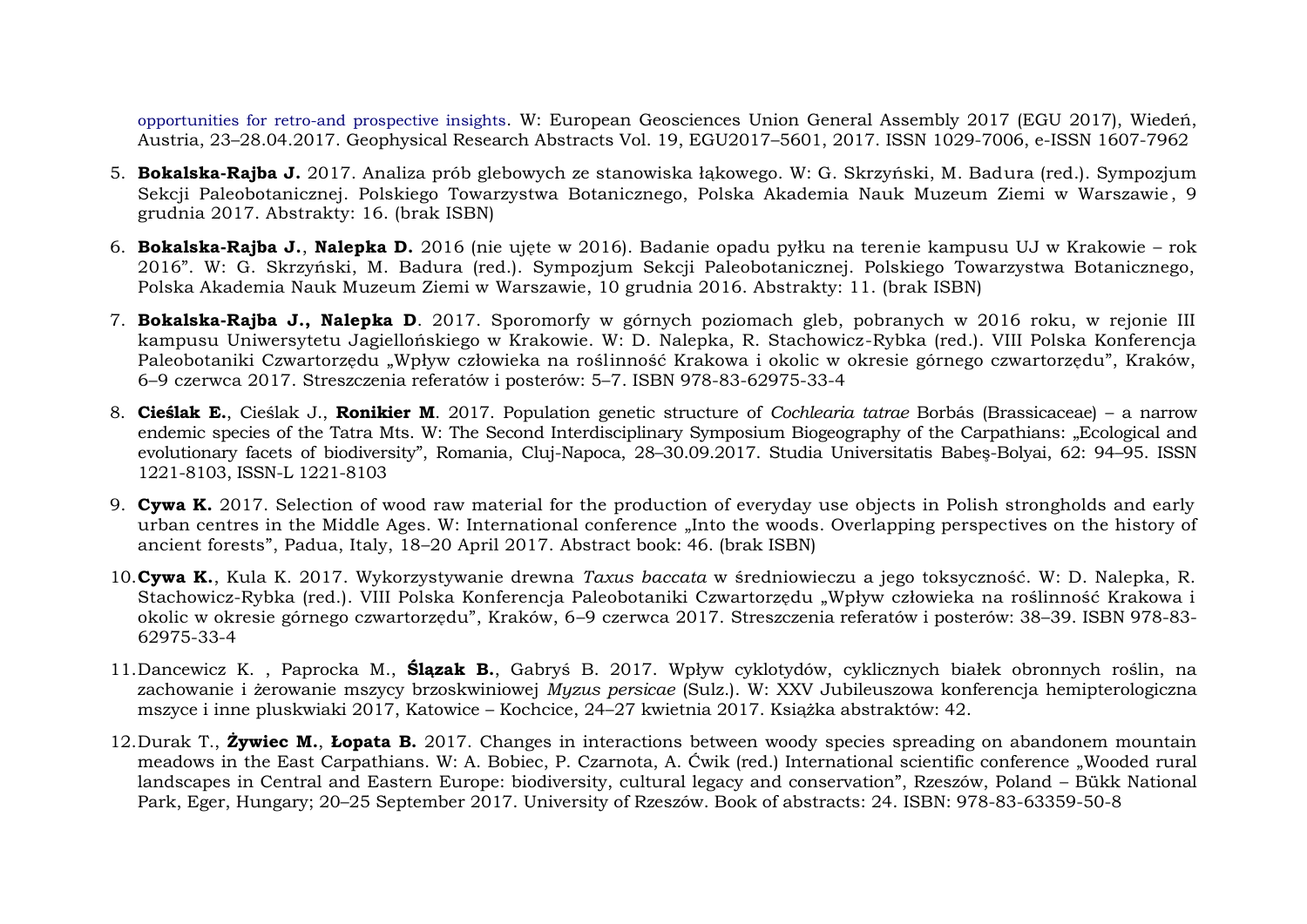- 13.Gębica P., Czopek S., Michno A., Sobucki M., Superson S., **Wacnik A.**, Kołaczek P., Klimek M. 2017. Ewolucja doliny Sanu w rejonie Stubna-Nakła (Kotlina Sandomierska) w późnym vostulianie i holocenie – wstępne wyniki. W: M. Dłużewski, E. Rojan, E. Smólska, I. Tsetmegas (red.). XI Zjazd Geomorfologów Polskich Naturalne i antropogeniczne uwarunkowania rozwoju rzeźby. Warszawa, 13–15 września 2017. Streszczenia referatów i posterów: 56–57. (brak ISBN)
- 14.Gębica P., Michno A., **Wacnik A.**, Kołaczek P., Sobucki M., Superson S. 2017. The results of new study of the Late Vistulian and Holocene evolution of the San River valley in the Sub-Carpathians Basin, SE Poland. Project EX-AQUA 2017, Palaeohydrological extreme events:evidences and archives, Noida, India, 1–5 November 2017. Abstracts (brak numeracji stron). (brak ISBN)
- 15.Holeksa J., Kurek P., Milne F., **Żywiec M.** 2017. Microsite specific survival of spruce saplings in primeval subalpine forest. W: R. Guarino, G. Bazan, G. Barbera (red.) The 60th IAVS Annual Symposium. Vegetation patterns in natural and cultural landscapes. Italy, Palermo, 20–24.06.2017. Abstract books: 213. Palermo University Press, Palermo. ISBN: 978-88-99934-43- 9
- 16.Jędrzejczyk-Korycińska M., **Szarek-Łukaszewska G**. 2017. The importance of active protection of calamine grasslands (6130) for the preservation of their biodivers 2017. W: E. Sierka, A. Nadgórska-Socha (red.) Current problems of environmental protection, Assesment of the state of environment, Threats of the environment, Applied technologies in environmental protection. University of Silesia, Katowice, Poland: 119.
- 17.Jędrzejczyk-Korycińska M., **Szarek-Łukaszewska G**. 2017. Znaczenie aktywnej ochrony muraw galmanowych (6130) dla zachowania ich bioróżnorodności. W: E. Sierka, A. Nadgórska-Socha (red.). Aktualne Problemy Ochrony Środowiska. Ocena Stanu, Zagrożenia Zasobów i Stosowane Technologie. Uniwersytet Śląski, Katowice: 118. ISBN 978-83-939472-2-5
- 18.**Kapusta P.**, **Szarek-Łukaszewska G.**, **Godzik B.** 2017. Roślinność spontaniczna w zagospodarowaniu terenu po górnictwie rud cynku i ołowiu. W: M. Pająk (red.). Aktualne wyzwania w rekultywacji leśnej. Międzynarodowa Konferencja Naukowa, 5–6 czerwca 2017, Kraków-Bełchatów. Streszczenia referatów i posterów: 37. Wydawnictwo Uniwersytetu Rolniczego w Krakowie. ISBN 978-83-64758-56-0.
- 19.**Kapusta P.**, **Szarek-Łukaszewska G.**, **Godzik B.** 2017. Spontaneous vegetation in the development of land after mining for zinc and lead ores. W: M. Pająk (red.). Current challenges in reclamation to forest. International Scientific Conference, 5–6 June 2017, Kraków-Bełchatów, Poland. Book of abstracts: 38. Publishing House of the University of Agricuture in Kraków. ISBN 978-83-64758-56-0.
- 20.**Kapusta P.**, **Szarek-Łukaszewska G.**, **Stanek M.**, **Godzik B.** 2017. The 2015 moss monitoring in Poland. W: 30th Task Force Meeting of the UNECE ICP Vegetation for Convention on Long-Range Transboundary Air Pollution, 14–17.02.2017, Poznań, Poland. Programme & Abstracts: 65.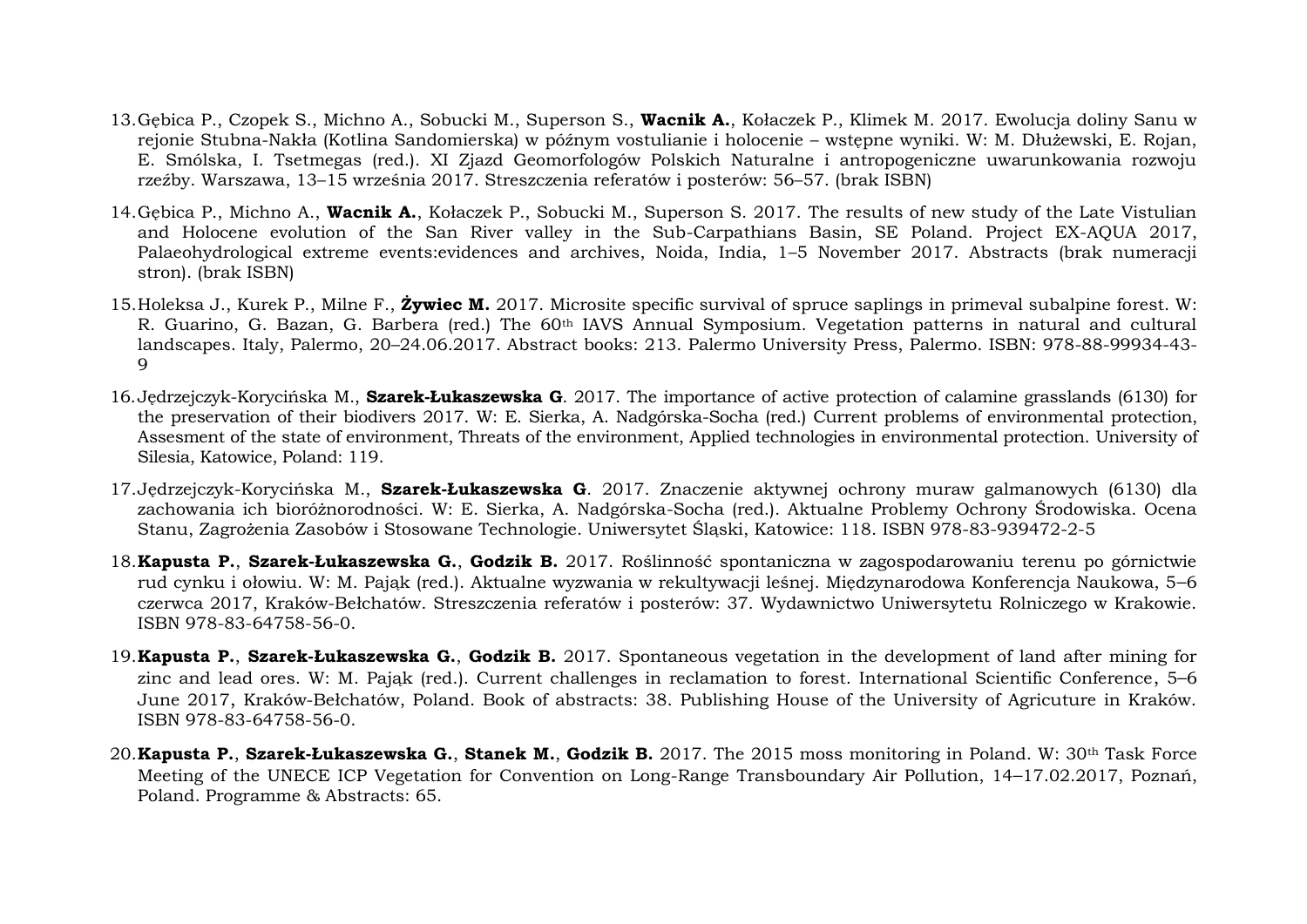- 21.Kittel P., Antczak O., Brooks S.J., Elias S., Krąpiec M., Luoto T.P., Okupny D., Pawłowski D., Płóciennik M., Rzodkiewicz M., Sikora J., **Stachowicz-Rybka R.**, **Wacnik A.** 2017. Palaeoecological research on the moat fill:case study of the Late Medieval motte at Rozprza, Central Poland. W: J. Schüle, J.N. Menke, D. Baumgarten, E. Kücükkaraca (red.). Internatinal Open Workshop 2017 Socio-Environmental Dynamics over the Last 12,000 Years: The Creation of Landscapes V, Germany, Kiel, March 20–24, 2017. Programme and abstracts: 140–141. (brak ISBN)
- 22.Kłapyta P., Zasadni J., Michno A., Korzeń K., **Stachowicz-Rybka R.**, **Stachowicz K.**, Sobucki M. 2017. Warunki środowiskowe na północnym przedpolu Tatr podczas pleniglacjału (MIS 3/MIS 2) w oparciu o nowe stanowisko paleobotaniczne w Jurgowie. W: D. Nalepka, R. Stachowicz-Rybka (red.). VIII Polska Konferencja Paleobotaniki Czwartorzędu "Wpływ człowieka na roślinność Krakowa i okolic w okresie górnego czwartorzedu", Kraków, 6-9 czerwca 2017. Streszczenia referatów i posterów: 41–42. ISBN 978-83-62975-33-4
- 23.Korczyńska M., Borowski M., Lityńska-Zając M., **Moskal-del Hoyo M.**, Vessels for the living and for the dead? Comparative studies on pottery from the Late Bronze Age – Early Iron Age settlement complex in Janowice (Lesser Poland). W: J. Schüle, J.N. Menke, D. Baumgarten, E. Kücükkaraca (red.). International Open Workshop Socio-Environmental Dynamics over the Last 12,000 Years: The Creation of Landscapes V. Germany, Kiel, March 20–24, 2017. Programme and abstracts: 77. (brak ISBN)
- 24.Korczyńska M., Borowski M., Lityńska-Zając M., **Moskal-del Hoyo M.**, Szczepanek A., Cappenberg K., Ociepka, J. "Long ago, far away..." Cmentarzysko ciałopalne z późnej epoki brązu i wczesnej epoki żelaza w Janowicach, gmina Pleśna, stanowisko 44 (AZP 106-65/103) na tle janowickiego mikroregionu osadniczego. W: D. Łaciak M. Maciejewski, K. Nowak (red.). Ziemie polskie i ich sąsiedzi w czasach pól popielnicowych. Wrocław, 20–22.09.2017. Księga abstraktów z konferencji, która odbyła się w dniach 20–22 września 2017 we Wrocławiu. Instytut Archeologii Uniwersytetu Wrocławskiego: 34. ISBN: 978-83-61416-02-9
- 25.Korczyńska M., Cappenberg K., Nowak M., Ociepka, J., **Mueller-Bieniek A., Moskal-del Hoyo M.**, Big settlements in the Eneolithic of the south-eastern Poland. W: J. Schüle, J.N. Menke, D. Baumgarten, E. Kücükkaraca (red.). International Open Workshop Socio-Environmental Dynamics over the Last 12,000 Years: The Creation of Landscapes V. Germany, Kiel, March 20–24, 2017. Programme and abstracts: 49. (brak ISBN)
- 26.Kotowski A., Badura J., Borówka R. K., **Stachowicz-Rybka R.**, Hrynowiecka A., Tomkowiak J., Bieniek B., Przybylski B., Ciszek D., Ratajczak U., Schpansky A. V., Urbański K., Stefaniak K. 2017. *Stephanorhinus kirchbergensis* from Gorzów Wielkopolski (Poland) – preliminary data and perspectives. W: M. Fiebig, P. Pieruccini, G. Danukalova (red.). Quaternary stratigraphy and hominids around Europe: Tautavel (Eastern Pyrenees): International conference INQUA-SEQS 2017, (Tautavel, France, September 10–15, 2017). – Tautavel – Ufa: 32.
- 27.Kotowski A., Nowakowski D., Kuropka P., Kołaczyk K., Badura J., Borówka R. K., **Stachowicz-Rybka R.,** Ratajczak U., Schpansky A. V., Urbański K., Stefaniak K. 2017. Histological analysis and comparison between bones of *Stephanorhinus*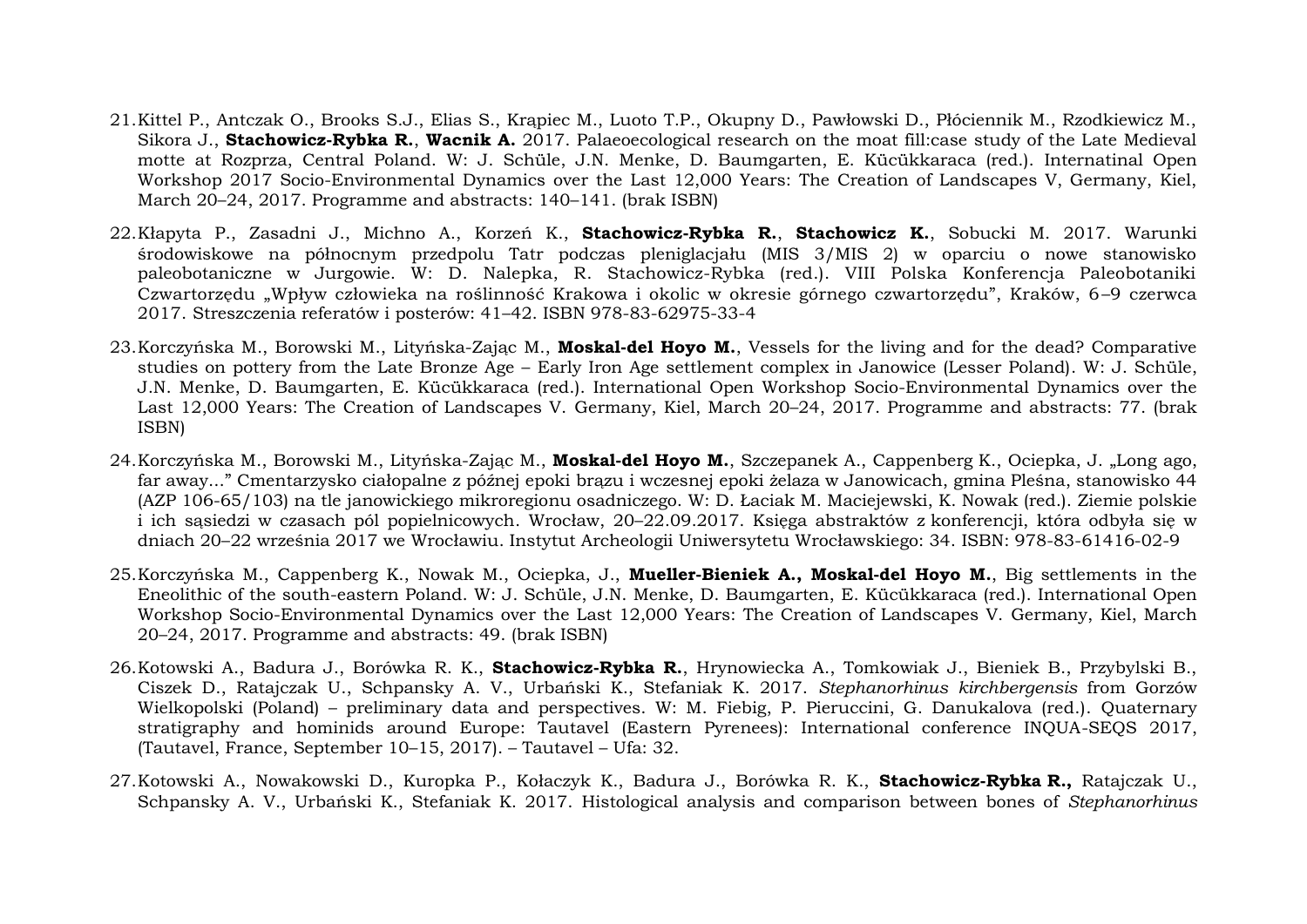*kirchbergensis* from Gorzów Wielkopolski (Poland), woolly rhinoceros *Coelodonta antiqutitatis*, indian rhinoceros *Rhinoceros unicornis*, black rhinoceros *Diceros bicornis* and white rhinoceros *Ceratotherium simum* – preliminary data and perspectives. W: M. Fiebig, P. Pieruccini, G. Danukalova (red.). Quaternary stratigraphy and hominids around Europe: Tautavel (Eastern Pyrenees): International conference INQUA-SEQS 2017, (Tautavel, France, September 10–15, 2017). – Tautavel – Ufa: 58.

- 28.**Lenarczyk J.** 2017. Green algae (Chlorophyta) in the lakes of the highest Carpathian range 150 years of phycological studies in the Tatra National Park (Poland). W: The Second Interdisciplinary Symposium – Biogeography of the Carpathians "Ecological and evolutionary facets of biodiversity", Cluj-Napoca, Rumunia, 28–30.09.2017. Studia Universitatis Babeş-Bolyai, Biologia 62: 149. ISSN 1221-8103, ISSN-L 1221-8103
- 29.**Lenarczyk J.**, **Łukaszek M.**, Tsarenko P., Lenzenweger R. 2017. *Cosmarium* species (Desmidiaceae) in the lakes of the Western and Eastern Carpathians – the Tatra Mountains (Poland) and the Chornohora Mountains (Ukraine). W: The Second Interdisciplinary Symposium – Biogeography of the Carpathians "Ecological and evolutionary facets of biodiversity", Cluj-Napoca, Rumunia, 28–30.09.2017. Studia Universitatis Babeş-Bolyai, Biologia 62: 150–151. ISSN 1221-8103, ISSN-L 1221- 8103
- 30.**Łopata B**., Przybyłowicz W, Barnabas A., Mesjasz–Przybyłowicz J. 2017. Different adaptation strategies in seeds of Zn hyperaccumulating plant *Arabidopsis halleri*. W: 15th International Conference on Particle Induced X–ray Emission. Split, Chorwacja, 2–7.04.2017. Conference program and abstracts p.89. ISBN 978-953-7941-14-7
- 31.**Łopata B**., Przybyłowicz W., Barnabas A., Mesjasz–Przybyłowicz J. 2017. Elemental mapping revealed different adaptation strategies in seed of Zn hypperaccumulating plant *Arabidopsis halleri* from Poland. W: 14th International Conference on the Biogeochemistry of Trace Elements (ICOBTE), ETH Zurich, 16–20.07.2017 (brak ISBN)
- 32.**Łopata B.**, **Szarek-Łukaszewska G.**, Vollenweider P., **Babst-Kostecka A**. 2017. Searching for local adaptation of *Arabidopsis halleri* – a reciprocal transplant experiment. W: 14th International Conference on the Biogeochemistry of Trace Elements (ICOBTE), Zurych, Szwajcaria, 16–20.07.2017 (brak ISBN)
- 33.Mamla K., Stachurska–Swakoń A., **Cieślak E.**, **Saługa M.**, **Ronikier M.** 2017. Plastid DNA variation in *Cicerbita alpina* (Asteraceae) populations across the European mountains. W: The Second Interdisciplinary Symposium ..Biogeography of the Carpathians: Ecological and evolutionary facets of biodiversity", Romania, Cluj-Napoca, 28–30.09.2017. Studia Universitatis Babeş-Bolyai, Biologia 62: 160–161. ISSN 1221-8103, ISSN-L 1221-8103
- 34.**Moskal-Del Hoyo M., Wacnik A., Mueller-Bieniek A., Kapcia M.,** Szwarczewski P., Alexandrowicz W.P., Wilczyński J., Wędzicha S., **Stachowicz-Rybka R.,** Korczyńska M., Cappenberg K., Nowak M. 2017. Oddziaływania kultury pucharów lejkowatych na szatę roślinną wyżyn lessowych południowej Polski – wyniki interdyscyplinarnych badań ze stanowisk archeologicznych 1–3 w Mozgawie (gm. Pińczów). W: D. Nalepka, R. Stachowicz-Rybka (red.). VIII Polska Konferencja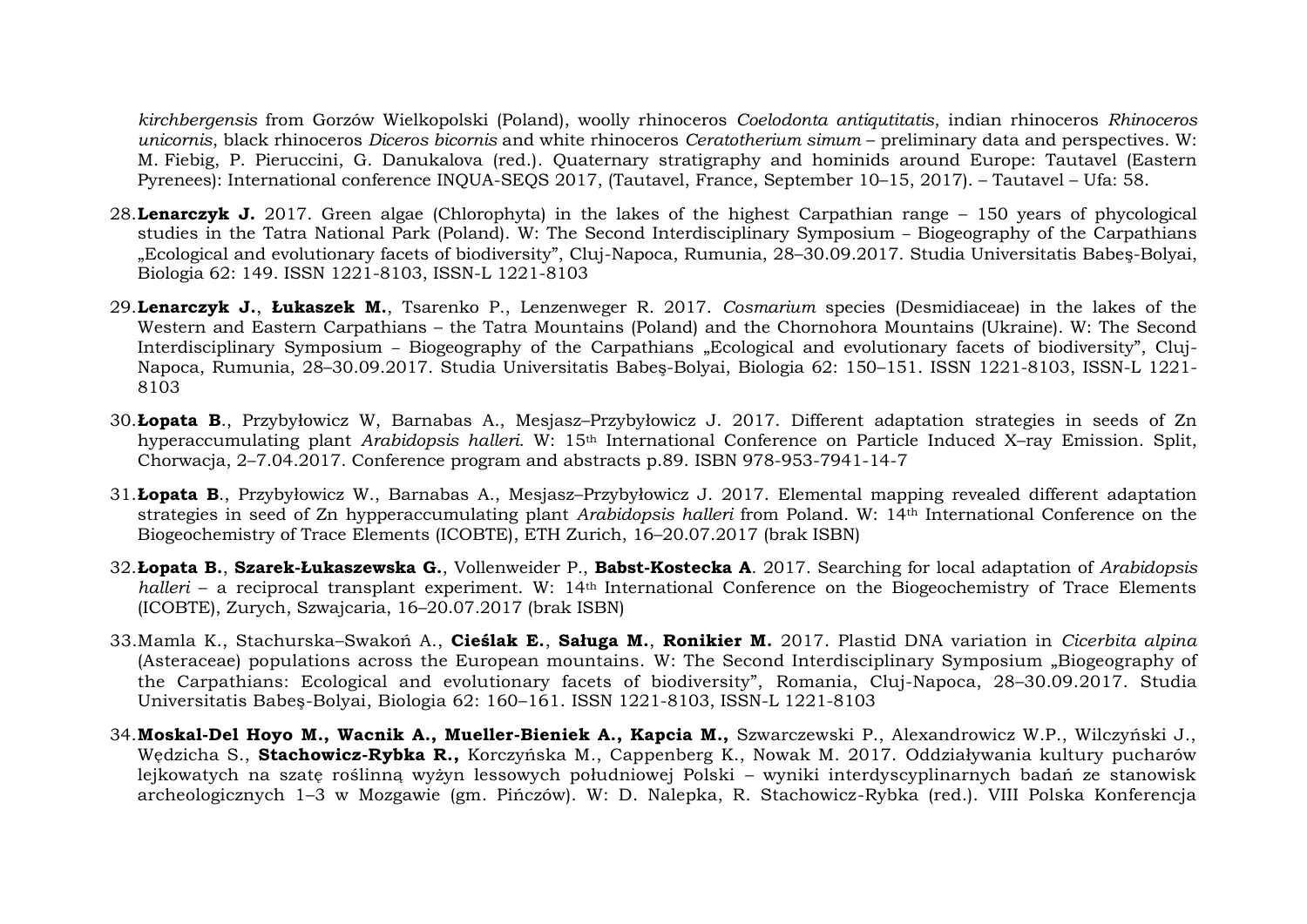Paleobotaniki Czwartorzędu "Wpływ człowieka na roślinność Krakowa i okolic w okresie górnego czwartorzędu", Kraków, 6–9 czerwca 2017. Streszczenia referatów i posterów: 26. ISBN 978-83-62975-33-4

- 35.**Moskal-del Hoyo M.**, Wilczyński J., Stefański D. Fuel Procurement during the Upper andLate Palaeolithic in Poland. W: J Bazelmans., Klinkhamer Group (red.). Building Bridges. Abstract book of 23rd Annual Meeting of the European Association of Archaeologists, Maastricht, Holandia, 30.08–03.09.2017. Abstracts: 488. ISBN: 9789057992858
- 36.**Mueller-Bieniek A**., Lityńska-Zając M., Nowak M., Pyzel J. 2017. Stable C and N isotopes in crops from Neolithic and Bronze Age Poland - sample accessibility and agriculture development at the edge of the world. W: A. Romaniuk, K. Steinke, R. Guildford (red.). Grand Challenge Agendas in Environmental Archaeology Association for Environmental Archaeology Autumn Conference Edinburgh 2017. Abstract Book: 28. (brak ISBN)
- 37.**Mueller-Bieniek A., Wacnik A.** 2017. Badania średniowiecznego materiału roślinnego z terenu Okołu i okolic Rynku Głównego w Krakowie – porównanie danych karpologicznych i palinologicznych. W: D. Nalepka, R. Stachowicz-Rybka (red.). VIII Polska Konferencja Paleobotaniki Czwartorzędu "Wpływ człowieka na roślinność Krakowa i okolic w okresie górnego czwartorzędu", Kraków, 6–9 czerwca 2017. Streszczenia referatów i posterów: 75. ISBN 978-83-62975-33-4
- 38.**Nalepka D.** 2017. Renesansowe ogrody królewskie na Wawelu; badania palinologiczne tarasu górnego. W: D. Nalepka, R. Stachowicz-Rybka (red.). VIII Polska Konferencja Paleobotaniki Czwartorzędu "Wpływ człowieka na roślinność Krakowa i okolic w okresie górnego czwartorzędu", Kraków, 6–9 czerwca 2017. Streszczenia referatów i posterów: 50. ISBN 978-83- 62975-33-4
- 39.**Nalepka D., Wasylikowa K.** 2017. Paleobotaniczne badania osadów czwartorzędowych na Wawelu. W: D. Nalepka, R. Stachowicz-Rybka (red.). VIII Polska Konferencja Paleobotaniki Czwartorzędu "Wpływ człowieka na roślinność Krakowa i okolic w okresie górnego czwartorzędu", Kraków, 6–9 czerwca 2017. Streszczenia referatów i posterów: 61–62. ISBN 978-83- 62975-33-4
- 40.**Nowak J.**, **Cieślak E.** 2017. Genetic structure of the endemic plant *Campanula serrata* (Kit.) Hendrych (Campanulaceae) in relation to Quaternary climate changes in the Carpathians – preliminary results. [Struktura genetyczna endemicznej rośliny *Campanula serrata (*Kit.) Hendrych (Campanulacea) na tle Czwartorzędowych zmian klimatycznych w Karpatach – wstępne wyniki.] W: Konferencja Młodych Naukowców "Biologia, chemia i środowisko", 09.12.2017, Kraków. Streszczenia wystąpień, materiały konferencyjne: 45. (brak ISBN)
- 41.**Nowak J.**, **Cieślak E.**, Korzeniak J., **Ronikier M.** 2017. Phylogeographical structure of the Carpathian endemic plant *Campanula serrata* (Kit.) Hendrych (Campanulaceae). W: The Second Interdisciplinary Symposium "Biogeography of the Carpathians: Ecological and evolutionary facets of biodiversity", Romania, Cluj-Napoca, 28–30.09.2017. Studia Universitatis Babeş-Bolyai, Biologia 62: 174–175. ISSN 1221-8103, ISSN-L 1221-8103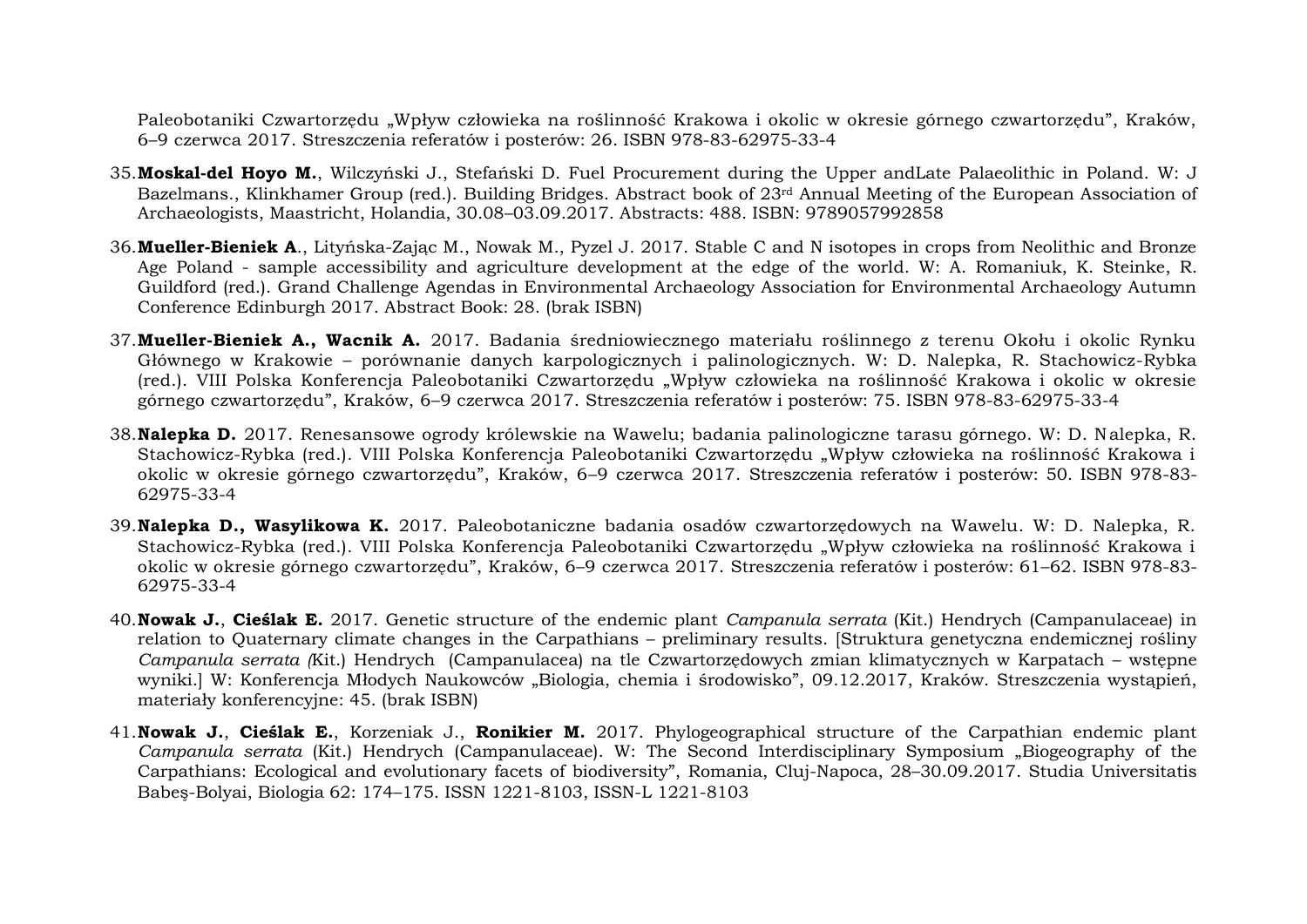- 42.**Poniewozik M.**, Lenard T. 2017. Ecological status of lakes with cyanobacteria dominance according to phytoplankton indices. W: B. Pawlik-Skowrońska, W. Peczuła (red.). 36<sup>th</sup> International Conference of the Polish Phycological Society "Mass development of algae: biodiversity, ecology and management prospects", Lublin–Kazimierz Dolny, Polska, 24–27.05.2017. Book of Abstracts: 68. ISBN 978-83-948000-0-0
- 43.**Poniewozik M., Wołowski K.**, Duangjan K. 2017. Which factors can initiate phytoplankton blooms in water bodies? W: A. Gryta, M. Frąc (red.). II Ogólnopolskie Sympozjum Mikrobiologiczne "Metagenomy różnych środowisk", Lublin, Polska, 29– 30.06.2017. Materiały konferencyjne: 126. ISBN 978-83-89969-48-4
- 44.Przybyłowicz W., de Jonge M.D., Mak R., Harris H. , Paterson D., van der Ent A., Erskine P., Barnabas A., Ryan C., **Łopata B.**, Mesjasz–Przybyłowicz J. 2017. Elemental mapping using XFM with the Maia detector array and the nuclear microprobe with a single–detector: exploiting their individual merits. W: 15th International Conference on Particle Induced X–ray Emission. Split, Chorwacja, 2–7.04.2017, Conference program and abstracts: 40. ISBN 978-953-7941-14-7
- 45.Pyzel J., **Mueller-Bieniek A.**, **Moskal-del Hoyo M.** 2017. First farmers on the Vistula river in the Polish Lowlands, W: J Bazelmans., Klinkhamer Group (red.). Building Bridges. Abstract book of the 23rd Annual Meeting of the European Association of Archaeologists 2017. Maastricht, Holand: 182. ISBN: 978-90-57992-85-8
- 46.Renaud J., Hurdu B.I., Kliment J., Novikov A., **Ronikier M**., Mráz P., Sibik J., Turis P., Puşcaş M. 2017. A database and atlas of endemic vascular plants of the Carpathian Region. W: The Second Interdisciplinary Symposium "Biogeography of the Carpathians: Ecological and evolutionary facets of biodiversity", Romania, Cluj-Napoca, 28–30.09.2017. Studia Universitatis Babeş-Bolyai, Biologia 62: 62–63. ISSN 1221-8103, ISSN-L 1221-8103
- 47.**Rodriguez-Flakus P.** 2017. The origin and evolution of inter-continental disjunctions of lichen-forming fungi in fresh-water habitats. W: S. Werth, W. Obermayer (eds). Lichen Genomics Workshop II. Institute of Plant Sciences, University of Graz, Austria. 2–5 November 2017. Fritschiana (Graz) 85: 39. ISSN 1024-0306
- 48.**Ronikier M**., Gielly L., Suchan T., Mráz P. 2017. Evolutionary history of a high-mountain plant *Hypochaeris uniflora* (Asteraceae): the Carpathians as ancestral area and colonization source of the Alps and the Sudetes. W: The Second Interdisciplinary Symposium "Biogeography of the Carpathians: Ecological and evolutionary facets of biodiversity", Romania, Cluj-Napoca, 28–30.09.2017. Studia Universitatis Babeş-Bolyai, Bilogia 62: 66–67. ISSN 1221-8103, ISSN-L 1221-8103
- 49.Sailer C., Preite V., Syllwasschy L., **Babst-Kostecka A.**, Krämer U., Yant L. 2017. The Genetic Basis of Adaptation to High Metal Concentrations in Soil. W: 30th Conference of the Plant Population Biology Section of the Ecological Society of Germany, Austria and Switzerland (GfÖ) PopBio2017, Halle/Saale, Niemcy, 18–20.05.2017. PopBIO Book of Abstracts 2017. ISNN 0171- 1113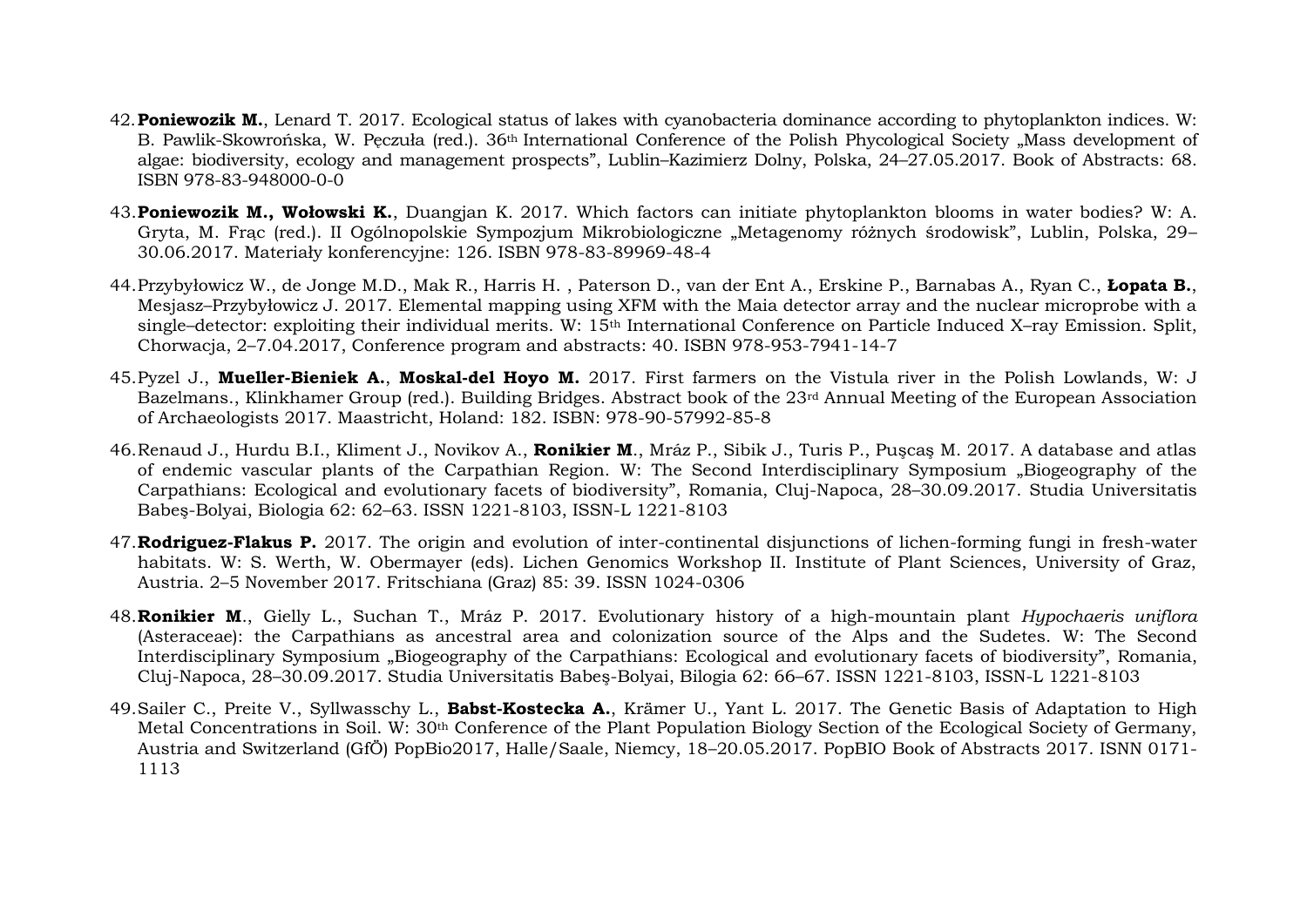- 50.**Saługa M.** 2017. Entering the coldest terrestrial ecosystems: advanced insights into the biogeographical history of selected Antarctic moss species and their relatives in the Southern Hemisphere. W: International Conference "Empseb23: 23<sup>rd</sup> European Meeting for PhD Students in Evolutionary Biology", September 10 15, 2017, Krasiczyn, Poland. Book of Abstracts: 66–67. (brak ISBN)
- 51.**Saługa M.**, **Ochyra R.**, **Suchan T.**, **Ronikier M.** 2017. Insights into biogeographical patterns of the Antarctic moss flora inferred from DNA-based phylogeny of southern pan-temperate *Drepanocladus longifolius*, and Pan-Antarctic endemic *Syntrichia sarconeurum.* W: International Conference "Interdisciplinary Polar Studies in Poland" to honor the 60th anniversary of the Polish Polar Station in Hornsund, Svalbard, Arctic and the 40th anniversary of the Arctowski Polish Antarctic Station, South Shetland Islands, November 17–19, 2017, Warsaw, Poland. Book of Abstracts: 70–71. (brak ISBN)
- 52.Słomka A., Kapusta M., Bohdanowicz J., Göransson U., **Slazak B**., Kuta E. 2017. Od gametofitu do stadium siewki immunolokalizacja cyklotydów u wybranych przedstawicieli Viola L. (Violaceae). W: Konferencja "Anatomia i histogeneza roślin: wczoraj, dziś i jutro", Rogów 16–17 maja 2017 r. Książka abstraktów (bez numeracji stron).
- 53.**Stachowicz-Rybka R.**, Kittel P., Muzolf B., Alexandrowicz W. P., **Nalepka D.**, Okupny D., Pawłowski D., Płóciennik M., Rzodkiewicz M. 2017. Badania paleoekologiczne na wielokulturowym stanowisku w Smólsku (Kujawy, Polska Centralna). W: D. Nalepka, R. Stachowicz-Rybka (red.). VIII Polska Konferencja Paleobotaniki Czwartorzędu "Wpływ człowieka na roślinność Krakowa i okolic w okresie górnego czwartorzędu", Kraków, 6–9 czerwca 2017. Streszczenia referatów i posterów: 55–56. ISBN 978-83-62975-33-4
- 54.**Stachowicz-Rybka R., Wacnik A.,** Kittel P., Rzodkiewicz M., Sikora J. 2017. Zapis zmian środowiskowych w otoczeniu grodziska w Rozprzy (centralna Polska), wyniki badań paleobotanicznych. W: D. Nalepka, R. Stachowicz-Rybka (red.). VIII Polska Konferencja Paleobotaniki Czwartorzędu "Wpływ człowieka na roślinność Krakowa i okolic w okresie górnego czwartorzędu", Kraków, 6–9 czerwca 2017. Streszczenia referatów i posterów: 27–28. ISBN 978-83-62975-33-4
- 55.Stachurska–Swakoń A., **Cieślak E.**, Kaczmarczyk A., **Nowak J.**, **Ronikier M.** 2017. Genetic structure of *Doronicum austriacum* Jacq. (Asteraceae) in the Carpathians and adjacent areas: towards a comparative phylogeographical pattern of tall-herb communities. W: The Second Interdisciplinary Symposium "Biogeography of the Carpathians: Ecological and evolutionary facets of biodiversity", Romania, Cluj-Napoca, 28–30.09.2017. Studia Universitatis Babeş-Bolyai, Biologia 62: 72–73. ISSN 1221-8103, ISSN-L 1221-8103
- 56.Superson S., Gębica P., Michno A., Sobucki M., **Wacnik A.,** Kołaczek P., Klimek M. 2017. Litostratygrafia wczesnoholoceńskiego paleomeandru w rejonie Stubna-Nakła (Dolina Sanu). W: M. Dłużewski, E. Rojan, E. Smólska, I. Tsetmegas (red.). XI Zjazd Geomorfologów Polskich Naturalne i antropogeniczne uwarunkowania rozwoju rzeźby. Warszawa, 13–15 września 2017. Streszczenia referatów i posterów: 144. (brak ISBN)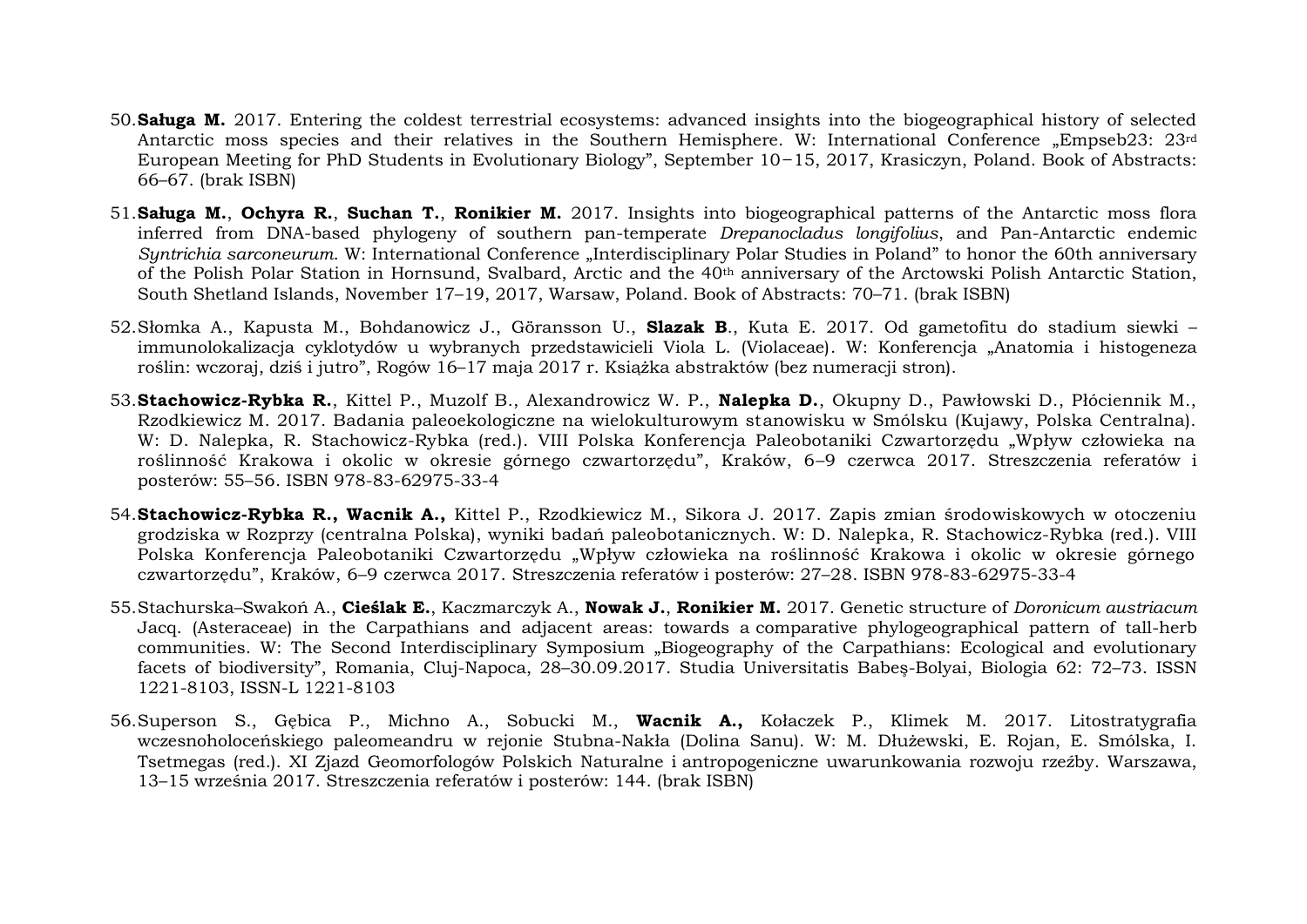- 57.Szczepanek K., **Stachowicz-Rybka R.** 2017. Późnoglacjalna i holoceńska historia roślinności i klimatu "Małej Pustyni" w południowo-wschodniej części Wyżyny Śląskiej. W: D. Nalepka, R. Stachowicz-Rybka (red.). VIII Polska Konferencja Paleobotaniki Czwartorzędu "Wpływ człowieka na roślinność Krakowa i okolic w okresie górnego czwartorzędu", Kraków, 6–9 czerwca 2017. Streszczenia referatów i posterów: 77–80. ISBN 978-83-62975-33-4
- 58.**Śliwa L.,** Miądlikowska J., **Flakus A., Rodriguez-Flakus P., Cieślak E.**, Lutzoni F. 2017. Species delimitation and phylogeny of neotropical *Lecanora* s.l. (lichen-forming Ascomycota*,* Lecanoromycetes) from Bolivia based on multilocus and phenotypic data – a newly launched NSC project (2017–2020). W: Kukwa M. XX Symposium of Baltic Mycologists and Lichenologists, Gdańsk, September 25–29th, 2017. Book of Abstracts: 21. (ISBN 978-83-7531-163-1)
- 59.**Wacnik A., Moskal-del Hoyo M., Mueller-Bieniek M.**, Nowak M., Korczyńska M., Cappenberg K., Szwarczewski P. 2017. Beginnings of ancient forests transformation in south eastern Poland: an example from the Nida Basin. W: International conference "Into the woods. Overlapping perspectives on the history of ancient forests", Padua, Italy, 18–20 April 2017. Abstract book: 59. (brak ISBN)
- 60.**Śliwa L.,** Miądlikowska J., **Flakus A., Rodriguez-Flakus P., Cieślak E.**, Lutzoni F. 2017. "Species delimitation and phylogeny of neotropical *Lecanora* s.l. (lichen-forming Ascomycota*,* Lecanoromycetes) from Bolivia based on multilocus and phenotypic data" – a newly launched NSC project (2017–2020). W: M. Kukwa (red.) XX Symposium of Baltic Mycologists and Lichenologists, Gdańsk, September 25–29th, 2017. Book of Abstracts: 21. (ISBN 978-83-7531-163-1)
- 61.**Wasylikowa K.**, **Nalepka D.**, **Mueller-Bieniek A.**, **Wacnik A.** 2017. Paleobotaniczne badania osadów czwartorzędowych w Krakowie i jego rejonie. W: D. Nalepka, R. Stachowicz-Rybka (red.). VIII Polska Konferencja Paleobotaniki Czwartorzędu "Wpływ człowieka na roślinność Krakowa i okolic w okresie górnego czwartorzędu", Kraków, 6–9 czerwca 2017. Streszczenia referatów i posterów: 63–65. ISBN 978-83-62975-33-4
- 62.**Wołowski K., Łukaszek M.** 2017. Professor Jadwiga Siemińska-Słupska and Polish Phycology. W: B. Pawlik-Skowrońska. W: W. Pęczuła (red.). 36<sup>th</sup> International Conference of the Polish Phycological Society "Mass development of algae: biodiversity, ecology and management prospects", Lublin–Kazimierz Dolny, Polska, 24–27.05.2017. Book of Abstracts: 42. ISBN 978-83- 948000-0-0
- 63.**Wołowski K.**, **Poniewozik M.** 2017. Euglenophytes of the Tatra Mountains (Central Western Carpathians). W: The Second Interdisciplinary Symposium - Biogeography of the Carpathians "Ecological and evolutionary facets of biodiversity", Cluj-Napoca, Rumunia, 28–30.09.2017. Studia Universitatis Babeş-Bolyai, Biologia 62: 208. ISSN 1221-8103, ISSN-L 1221-8103
- 64.**Wołowski K., Poniewozik M.**, Duangjan K. 2017. Development of euglenophytes in nutrient-rich waters. W: B. Pawlik-Skowrońska, W. Peczuła (red.). 36<sup>th</sup> International Conference of the Polish Phycological Society "Mass development of algae: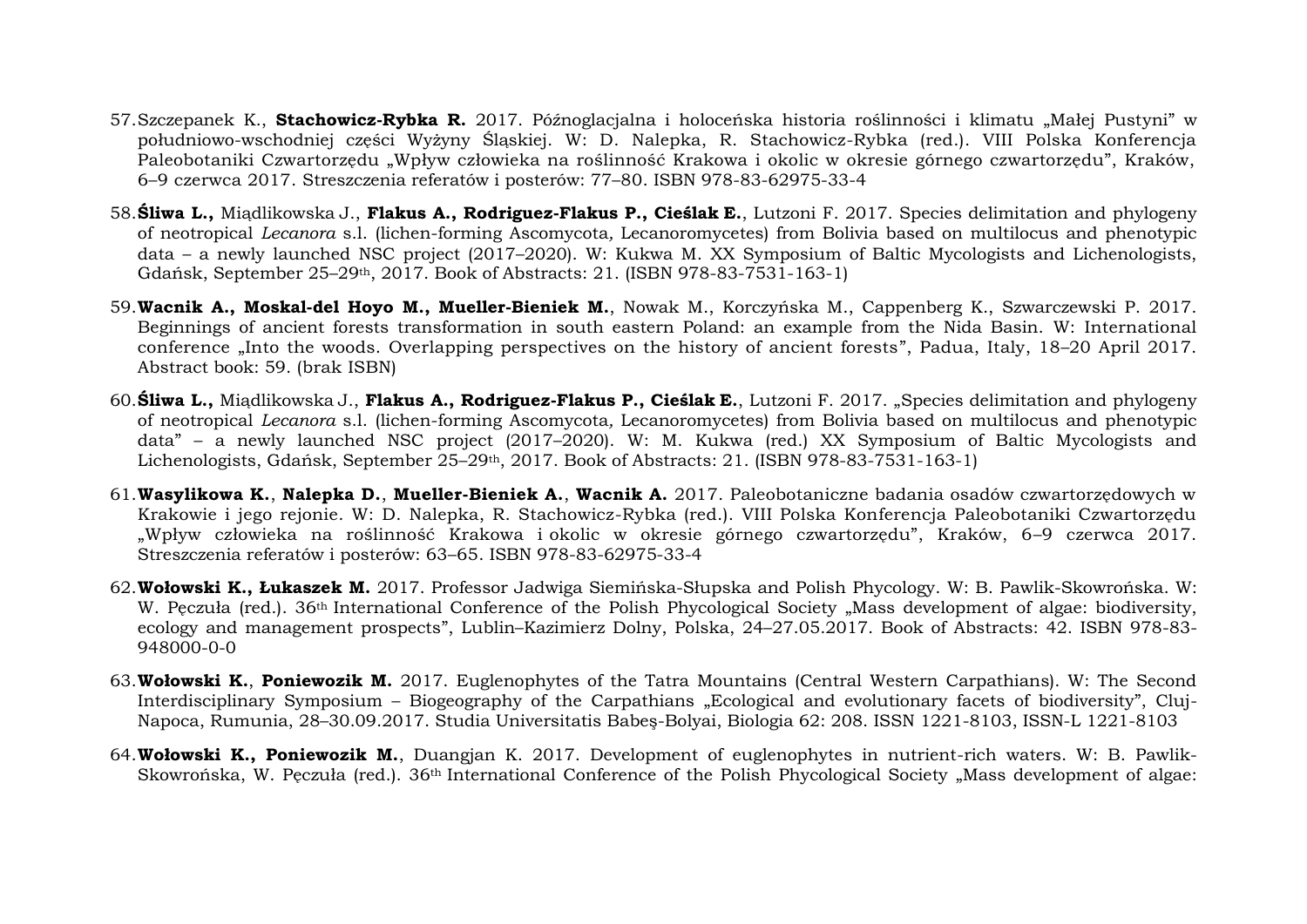biodiversity, ecology and management prospects", Lublin–Kazimierz Dolny, Polska, 24–27.05.2017. Book of Abstracts: 43. ISBN 978-83-948000-0-0

- 65.Żarski M., Pidek I.A., Hrynowiecka A., Kupryjanowicz M., Fiłoc M., Szal M., **Stachowicz-Rybka R.** 2017. Nowe stanowiska interglacjału eemskiego na Równinie Garwolińskiej (E Polska) – doniesienie wstępne. W: D. Nalepka, R. Stachowicz-Rybka (red.). VIII Polska Konferencja Paleobotaniki Czwartorzędu "Wpływ człowieka na roślinność Krakowa i okolic w okresie górnego czwartorzędu", Kraków, 6–9 czerwca 2017. Streszczenia referatów i posterów: 59–60. ISBN 978-83-62975-33-4
- 66.**Żywiec M.**, Fedriani J.M, Kurek P., Holeksa J. 2017. Spatial pattern of tree stand regeneration in the Carpathian subalpine spruce forest. W: R. Guarino, G. Bazan, G. Barbera (red.). The 60th IAVS Annual Symposium. Vegetation patterns in natural and cultural landscapes. Italy, Palermo, 20–24.06.2017. Abstract books: 374. Palermo University Press, Palermo. ISBN: 978-88- 99934-43-9
- 67.**Żywiec M.**, Milne F., Fedriani J.M, Holeksa J. 2017. Pressure of herbivores on palatable young trees can be limited by coarse woody debris and hiking trails. W: 8th Congreso Florestal Nacional Floresta em Português: Raízes do Futuro. Portugal, Viana do Castelo, 11–14.10.2017. Resumos: 201. ISBN: 978-972-99656-6-1
- 68.**Janik P.**, Lado C., **Ronikier A.** 2017. Worldwide intraspecific variability of nivicolous myxomycetes: morphological and genetical analysis of *Didymium nivicola* Meyl. W: The Ninth International Congress on the Systematics and Ecology of Myxomycetes, ICSEM 9th, August 18–23, 2017, Tanabe, Japan. Program and Abstracts: 26. (brak ISBN)
- 69.Lado C., Wrigley de Basanta D., Estébanez B., Estrada-Torres A., Rojas C., Stephenson S.L., **Ronikier A.**, Cano A., García J.M., García-Cunchillos I., Calvo S., Aguilar M., Hernández-Crespo J.C., de Mier C. 2017. MYXOTROPIC project. Revealing the myxobiota of unexplored areas of the Neotropical region. W: The Ninth International Congress on the Systematics and Ecology of Myxomycetes, ICSEM 9th, August 18–23, 2017, Tanabe, Japan. Program and Abstracts: 48. (brak ISBN)
- 70.**Ronikier A.**, Halamski A.T. 2017. Can nomenclatural chaos in myxomycetes be avoided? W: The Ninth International Congress on the Systematics and Ecology of Myxomycetes, ICSEM 9th, August 18–23, 2017, Tanabe, Japan. Program and Abstracts: 77. (brak ISBN)
- 71.**Ronikier A., Janik P.** 2017. Diversity and distribution of nivicolous myxomycetes (Amoebozoa) in the Carpathians in the larger geographical context. W: The Second Interdisciplinary Symposium "Biogeography of the Carpathians: Ecological and evolutionary facets of biodiversity", Romania, Cluj-Napoca, 28–30.09.2017. Studia Universitatis Babeş-Bolyai, Biologia 62: 64– 65. ISSN 1221-8103, ISSN-L 1221-8103

### **4. Recenzje**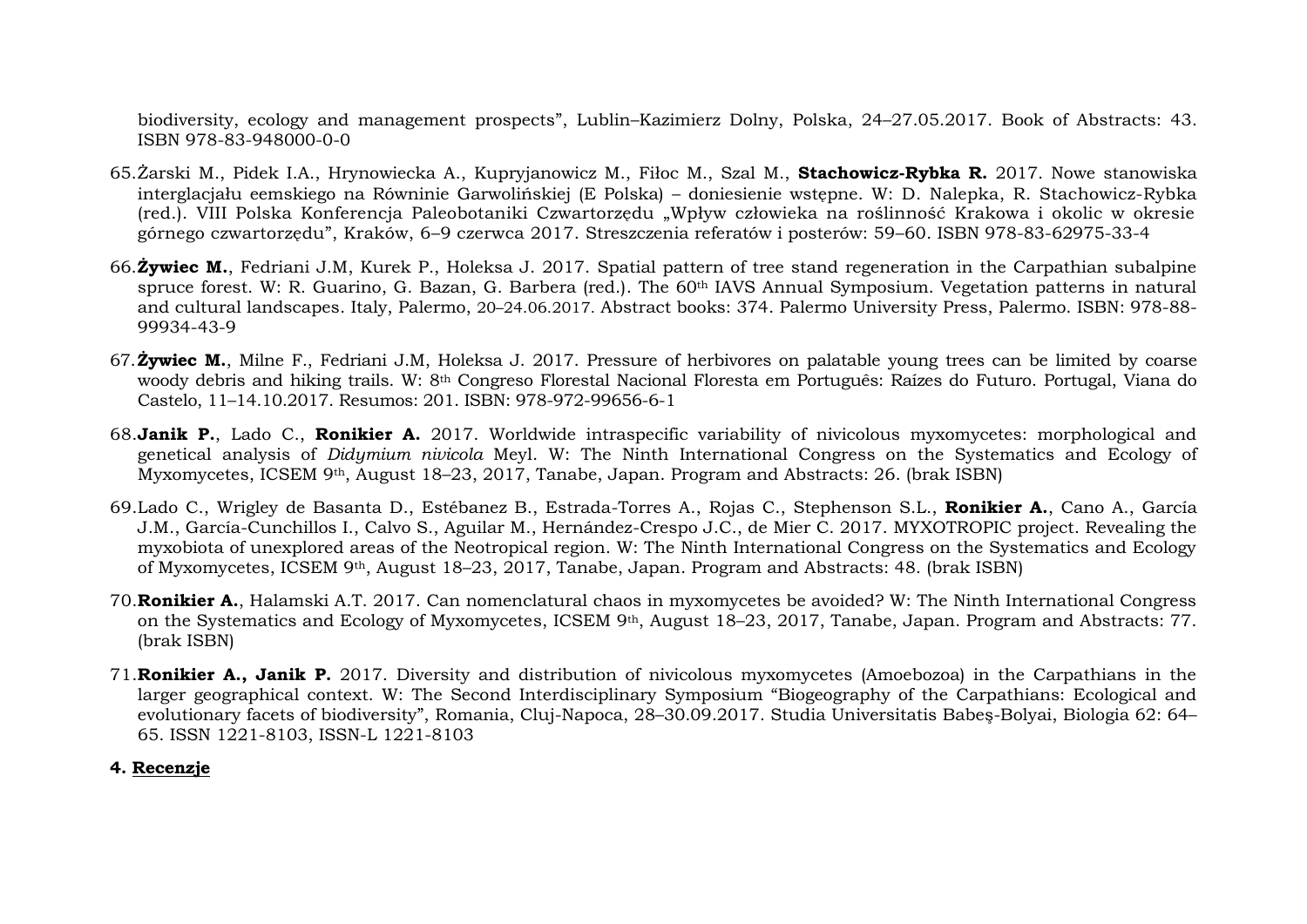1. **Ochyra R.** 2017. Schröck Ch., Köckinger H., Amann G., Zechmeister H. (2013): Rote Liste gefährdeter Moose Vorarlbergs. Chrońmy Przyrodę Ojczystą 73(1): 74–76. ISSN 0009-6172

#### **5a. Redakcja wydawnicza publikacji IB PAN**

- **Mirek Z., Nikel A., Wilk Ł.** (red.). 2016. (nie ujęte w sprawozdaniu za rok 2016). Rośliny naczyniowe Rowu Podtatrzańskiego. Flora i atlas rozmieszczenia, Instytut Botaniki im. W. Szafera PAN, Kraków, 314 s. ISBN 978-83-62975-30-3
- **Nalepka D**., **Stachowicz-Rybka R.** (red.). VIII Polska Konferencja Paleobotaniki Czwartorzędu "Wpływ człowieka na roślinność Krakowa i okolic w okresie górnego czwartorzędu", Kraków, 6–9 czerwca 2017. Streszczenia referatów i posterów: 1–96. ISBN 978-83-62975-33-4
- **Szczepaniak M.** (red.). 2017. Fragmenta Floristica et Geobotanica Polonica 24(1). Instytut Botaniki im. W. Szafera PAN, Kraków, 1–252. ISSN 1640-629X, e-ISSN 2449-8890
- **Szczepaniak M.**, **Piątek J.** (red.). 2017. Fragmenta Floristica et Geobotanica Polonica 24(2). Instytut Botaniki im. W. Szafera PAN, Kraków, 253–571. ISSN 1640-629X, e-ISSN 2449-8890
- **Wójcicki J.J.** (red.). 2017. Polish Botanical Journal 62(1). W. Szafer Institute of Botany, Polish Academy of Sciences, Kraków): 1– 138. ISSN 1641-8190, e-ISSN 2084-4352
- **Wójcicki J.J.** (red.). 2017. Polish Botanical Journal 62(2). W. Szafer Institute of Botany, Polish Academy of Sciences, Kraków): 139–310. ISSN 1641-8190, e-ISSN 2084-4352
- **Stuchlik L.** (red.). 2017. Acta Palaeobotanica 57(1). Instytut Botaniki im. W. Szafera PAN, Kraków, 1–132. ISSN 0001-6594, e-ISSN 2082-0259
- **Stuchlik L.** (red.). 2017. Acta Palaeobotanica 57(2). Instytut Botaniki im. W. Szafera PAN, Kraków, 133–428. ISSN 0001-6594, e-ISSN 2082-0259

### **5b Redakcja wydawnicza publikacji (nie IB PAN)**

**Zastawniak-Birkenmajer E.**, Karwowski K. (red.). 2017. Birkenmajer K. Pieniński Park Narodowy (Pieniny National Park), Mapa Geologiczna (Geological map), skala 1: 10 000. Pieniński Park Narodowy, Krościenko nad Dunajcem.

### C. PRACE PRZYJĘTE DO DRUKU – PUNKTOWANE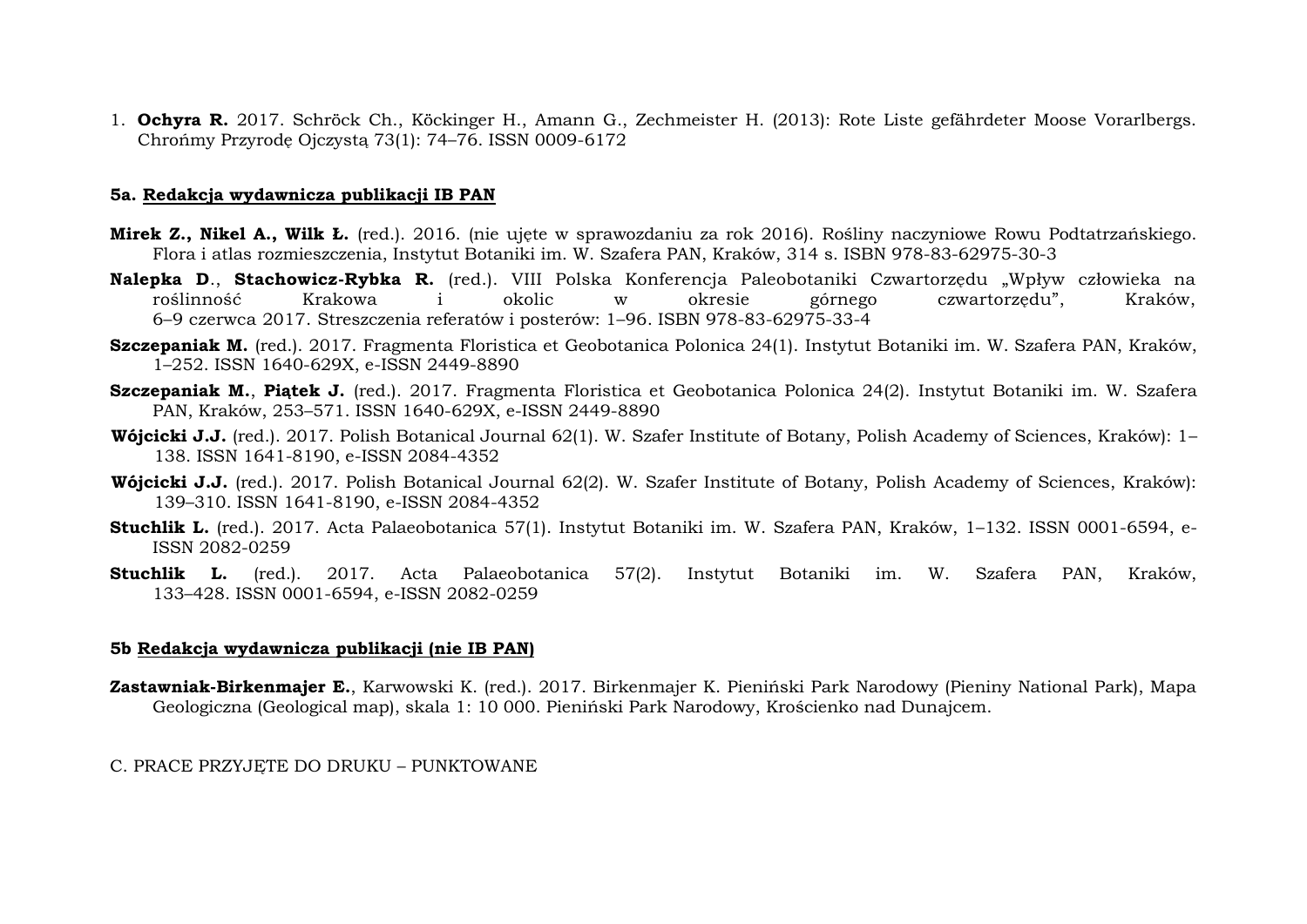### **1. Artykuły naukowe**

### **Tabela A**

Publikacja naukowa w czasopiśmie naukowym zamieszczonym w części A wykazu czasopism naukowych, o której mowa w § 15 ust. 1 pkt 1. rozporządzenia Ministra Nauki i Szkolnictwa Wyższego z dnia 12 grudnia 2016 r. w sprawie przyznawania kategorii naukowej jednostkom naukowym i uczelniom, w których zgodnie z ich statutami nie wyodrębniono podstawowych jednostek organizacyjnych (Dz.U. poz. 2154), zwanego dalej "rozporządzeniem"

– punktacja według wykazu.

| Lp. | Autorzy (nazwiska i inicjały imion)<br>Pełne nazwy czasopism i nazwiska autorów posiadających afiliację placówki czcionką pogrubioną                                                                            | Punktacja<br>wg MNiSW |
|-----|-----------------------------------------------------------------------------------------------------------------------------------------------------------------------------------------------------------------|-----------------------|
|     | <b>Poniewozik M.</b> , Juráň J. Extremely high diversity of euglenophytes in a small pond in eastern Poland. Plant<br><b>Ecology and Evolution.</b><br>ISSN 2032-3913, e-ISSN 2032-3921                         | 20                    |
|     | Schiefelbein U., Brackel W.V., Cezanne R., Eichler M., Krzewicka B., Neumann P., Schultz M., Dolnik C.<br>Additional interesting records of lichenized and lichenicolous fungi from Northern Germany. Herzogia. | 15                    |

### **Tabela B**

Publikacja naukowa w czasopiśmie naukowym zamieszczonym w części B wykazu czasopism naukowych, o której mowa w § 15 ust. 1 pkt 2 rozporządzenia

– punktacja według wykazu.

| Lp. | Autorzy (nazwiska i inicjały imion)<br>Pełne nazwy czasopism i nazwiska autorów posiadających afiliację placówki czcionką pogrubioną                                                                                                                                                                                                                                                 | Punktacja<br>wg MNiSW |
|-----|--------------------------------------------------------------------------------------------------------------------------------------------------------------------------------------------------------------------------------------------------------------------------------------------------------------------------------------------------------------------------------------|-----------------------|
|     | Moskal-del Hoyo M., Ntinou M. The anthracological analyses within the framework of the Polish-Greek<br>collaboration at prehistoric sites in Greece. Polish Academy of Arts and Sciences. W: J.K. Kozłowski (red.).<br>Contributions to the Prehistory of Greece and the Aegean. 25 years of the Polish-Greek cooperation in prehistoric<br>research, PAU.<br>ISBN 978-83-7676-274-6 |                       |
| 2   | Moskal-del Hoyo M., Ntinou M., Carrión Y., Vidal-Matutano P., Badal E. Palaeolithic and Neolithic wood charcoal<br>remains as important tools for chronological, ethnographic and environmental studies. W: P. Valde-Nowak, K.<br>Sobczyk, M. Nowak, J. Źrałka (red.). Amici magistro et collegae suo - Ioanni Christopho Kozłowski dedicant, Kraków                                 |                       |